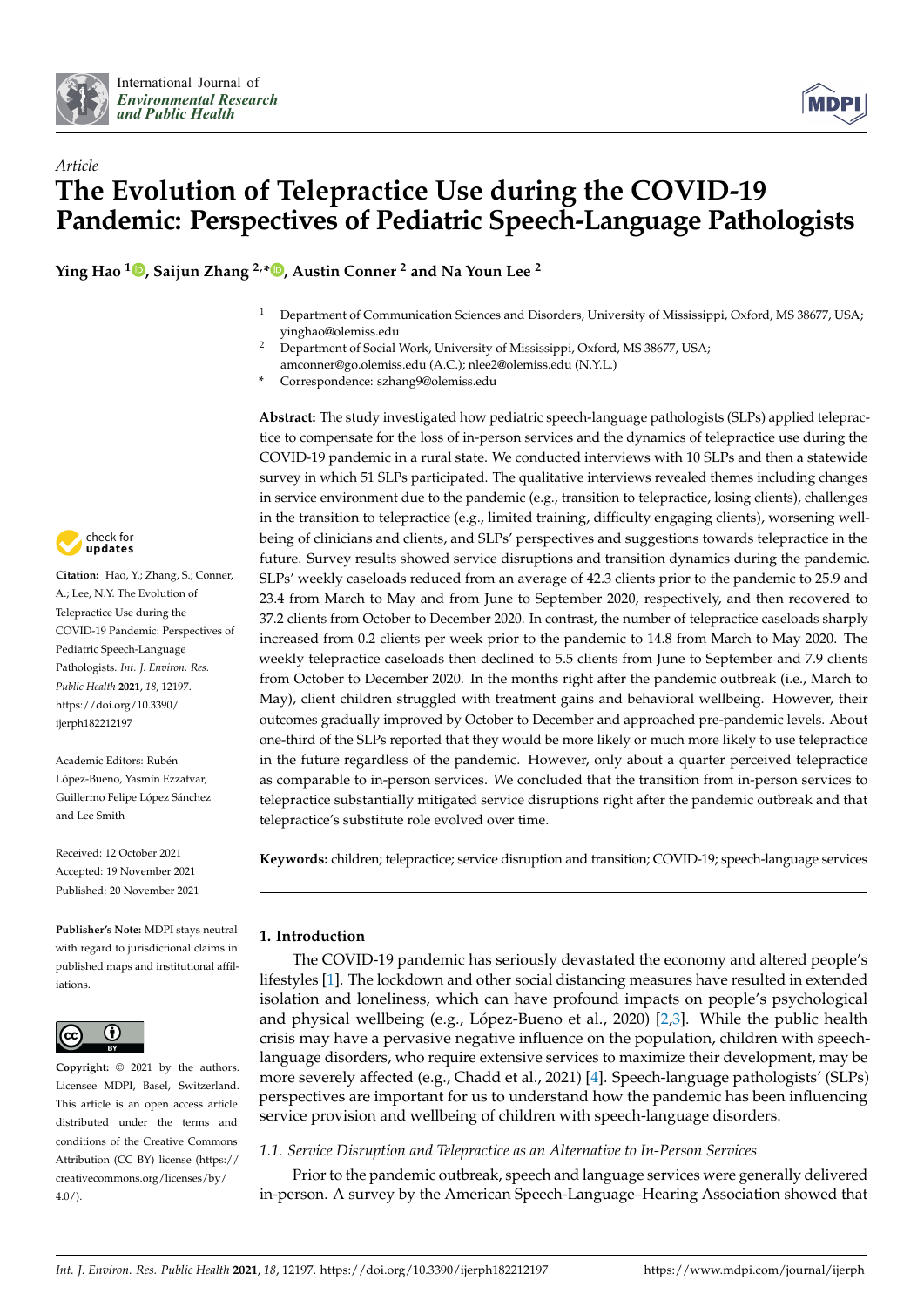more than 95% of SLPs solely utilized in-person services before the pandemic [\[5\]](#page-16-4). The pandemic outbreak interrupted in-person service delivery due to the need for extensive social distancing. As a result, some clients have encountered reduced services or even service loss. For example, Chadd et al.'s (2021) [\[4\]](#page-16-3) national survey in April 2020 among SLPs in the United Kingdom showed that the number of referrals for speech-language services reduced by about one-third from the previous year.

The transition from in-person services to telepractice became prevalent from the onset of the pandemic. Telepractice incorporates a variety of telecommunication technologies, such as synchronous audiovisual technologies and asynchronous transmission of therapy materials via online platforms [\[6\]](#page-16-5). Prior to the pandemic outbreak, telepractice was especially appealing to clients residing in rural areas with scarce healthcare resources because of its unique advantage of overcoming geographical distances [\[7,](#page-16-6)[8\]](#page-16-7). When social distancing restrictions made in-person speech and language services excessively difficult, telepractice came to the rescue. Sylvan et al., (2020) [\[9\]](#page-16-8) surveyed 280 school-based SLPs across the United States in May 2020, finding that about three-quarters of the SLPs reported a transition to telepractice. Similarly, Campbell and Goldstein's (2021) [\[10\]](#page-16-9) survey in September 2020 showed that 87% of pediatric SLPs provided telepractice services in the months following the pandemic outbreak, compared to only 18% prior to the pandemic outbreak.

While a transition from in-person services to telepractice is apparent, details regarding how telepractice compensated for the reduction in in-person services are still unclear. This is especially true concerning the dynamics of using telepractice and in-person venues for speech and language service delivery along with the pandemic evolution, which limits a precise documentation and a deep understanding of SLPs' experiences at this particular moment in time.

In addition, telepractice and in-person services may have a trade-off between convenience and service efficacy, which deserves an evaluation during the widespread transition from in-person services to telepractice. Weidner et al., (2020) [\[11\]](#page-16-10) reviewed studies between 2014 and 2019 that examined the efficacy of telepractice-based speech-language services and found that telepractice was generally effective in screening, assessment, and treatment; however, most of these studies did not compare telepractice with in-person services. Among studies that made such comparisons, the findings generally suggest that telepractice and in-person services are comparable (e.g., Wales et al., 2017) [\[12\]](#page-16-11). However, skepticism remains. The large-scale transition provides an opportunity to study telepractice efficacy relative to in-person services.

The pandemic outbreak not only required SLPs to rearrange familial routines but forced them to make prompt transitions from in-person services to telepractice and/or restructure in-person service procedures in accordance with safety measures. Most SLPs did not have experience and training with telepractice and had to undergo a challenging trial-and-error learning process for the implementation of telepractice, which likely was further complicated by some client families' lack of internet access and technology literacy. Moreover, client children's characteristics, such as young age and/or substantial behavioral/emotional problems, may have posed difficulties in the implementation of telepractice. These may be further complicated by the need to manage in-person services for some clients under strict safety protocols. It is important to examine these challenges closely to advance our understanding of contexts for SLPs' telepractice during the pandemic.

#### *1.2. Client Family and Clinician Wellbeing during the Pandemic*

The service disruption and transition have resulted in worsening wellbeing in children with disabilities. Nonweiler et al., (2020) [\[13\]](#page-16-12) showed that a group of children with neurological disorders showed more severe emotional and behavioral problems (e.g., hyperactivity) after the pandemic outbreak than a group of children with similar characteristics before the pandemic. Even prior to the pandemic, research indicated that parents of children with disabilities were under excessive strain and had a higher risk of mental health problems compared to parents of typically developing children (e.g., Scherer et al., 2019) [\[14\]](#page-16-13). The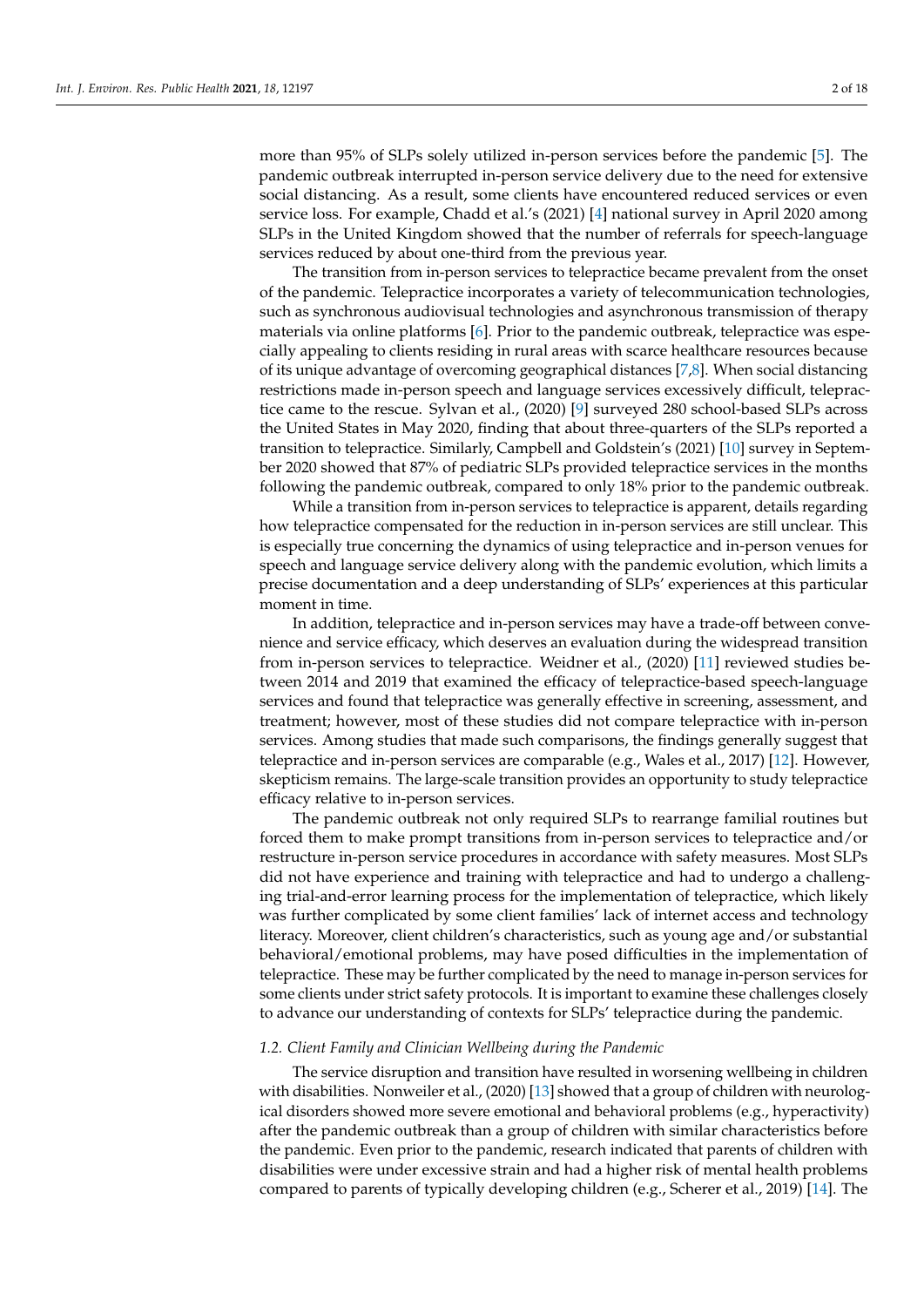pandemic may have further intensified these parents' stress because of the challenges of accommodating children's special needs in the difficult environment [\[15\]](#page-16-14).

SLPs faced great challenges and stress when dealing with service disruptions and transitions. The abrupt changes may have forced them to promptly develop modified protocols for in-person and/or telepractice services [\[16\]](#page-16-15). Balancing work and family during this period may be an excessive challenge for SLPs [\[4\]](#page-16-3). Sylvan et al.'s (2020) [\[9\]](#page-16-8) survey showed that about three-quarters of the SLPs reported an increased workload to adapt to the service transition due to the pandemic, with about one-quarter of them feeling that the increased workload was hard to manage. Most of the SLPs also expressed concerns about their own or family members' health, and about one-quarter of them experienced financial stress.

### *1.3. The Rural Context of Service Disruption and Transition*

The challenges of service disruptions and transitions can be especially pronounced for SLPs and their client children and families residing in rural, low-income areas, such as in the state of Mississippi. The state of Mississippi has a population of about three million residents and a population density of 63 people per square mile, which is 85% below the national average [\[17\]](#page-16-16). The state has the highest poverty rate in the nation, with nearly 20% of residents living below the poverty line [\[17\]](#page-16-16), and has a shortage of healthcare resources [\[18\]](#page-16-17). According to Health Resources and Services Administration's healthcare resources classification, 82% (67/82) of the counties in Mississippi are designated as rural counties, 2.4% (2/82) are partially rural, and only 15.9% (13/82) are non-rural [\[19\]](#page-16-18). While the state has limited healthcare resources, the rate of disabilities is high, with the Mississippi Delta region having the highest rate of disabilities in the nation [\[20\]](#page-16-19). The imbalance between resources and needs may be intensified during the pandemic, resulting in more severe service disruptions and challenges in service transformations. To the best of our knowledge, the impact of the pandemic on speech-language services has not been studied in a rural context.

#### *1.4. Rapid Evolution of COVID-19-Related Policies*

The COVID-19 pandemic has been evolving rapidly, and relevant state policies have been changing accordingly, which can have a direct influence on speech-language service practices. Taking the state of Mississippi as an example, the state declared a state of emergency in mid-March 2020 [\[21\]](#page-16-20) and issued a statewide shelter-in-place order effective in early April 2020 until the end of the month [\[22](#page-16-21)[,23\]](#page-16-22). In the same month, the state also decided to close schools for the academic year of 2019–2020 [\[24\]](#page-16-23). During the summer of 2020, school districts were asked to develop individualized plans to reopen for the 2020–2021 academic year, which may be in the form of in-person, virtual, and/or a combination of both [\[25\]](#page-16-24). Given the rapid evolution of the pandemic and responding policies, it is important to study the dynamics of telepractice and in-person venues for speech-language services.

#### *1.5. The Current Research*

While extant studies showed substantial disruptions and transitions in speech-language services during the COVID-19 pandemic, details remain unclear. To further the understanding, we examined the following questions in the current study: (a) How did telepractice compensate for the loss of in-person services? (b) What challenges had SLPs encountered during the service disruptions and transitions? (c) How did SLPs perceive telepractice as compared to traditional in-person services? (d) How were the service disruptions and transitions related to SLPs' as well as client children and families' wellbeing? Importantly, for the first time, we studied how service delivery venues have changed over time along with the rapid evolution of the pandemic in a rural context.

To achieve the study goals, we first conducted a primarily qualitative interview study in July 2020 with pediatric SLPs in Mississippi. On the basis of the interview study, we designed and conducted a quantitative survey in December 2020 targeting all SLPs in the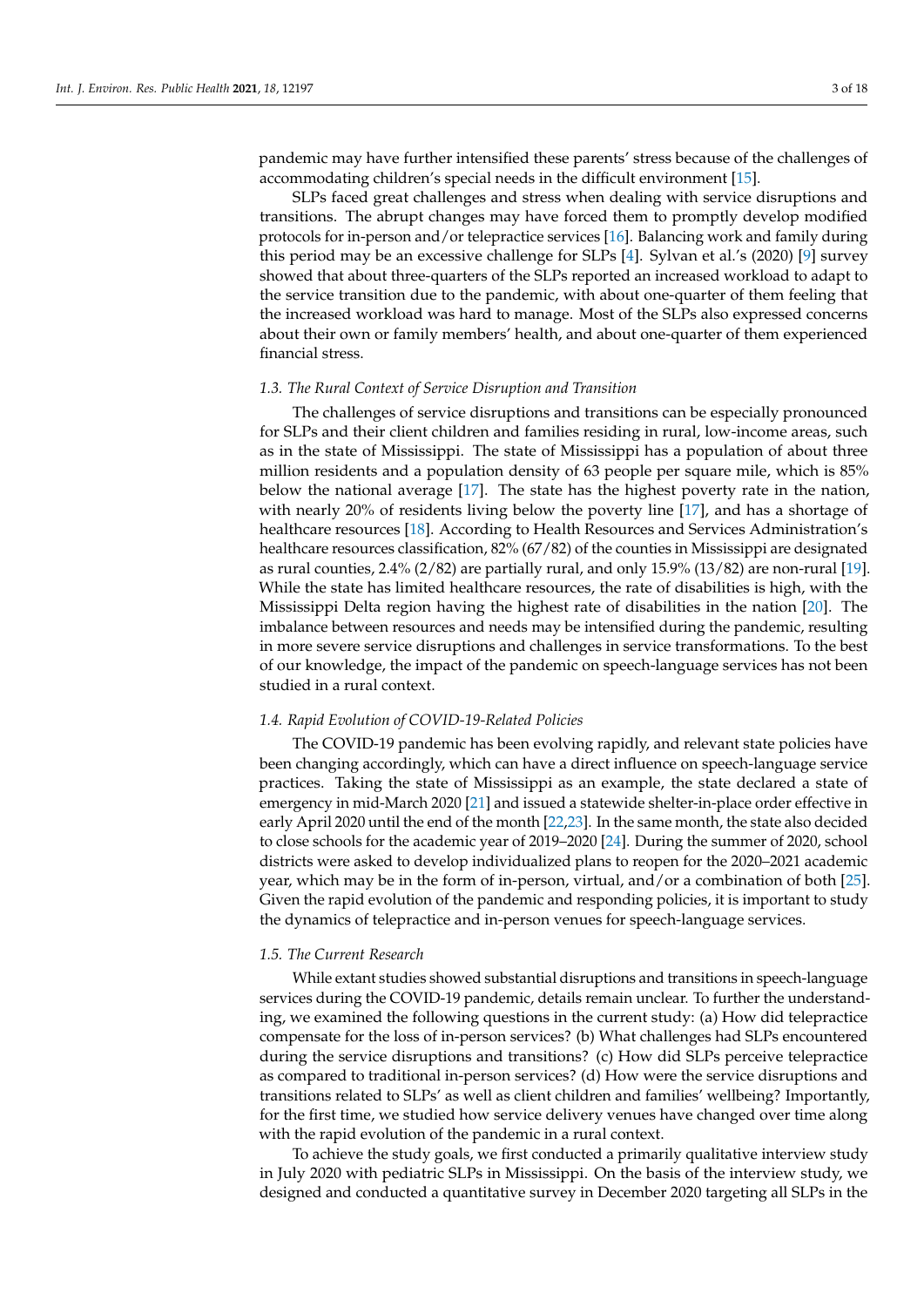state, in which SLPs were asked to retrospectively report service-related issues at several time points before and after the pandemic outbreak. In the following, we reported the interview study and the survey study, respectively. The research protocol was approved by the Institutional Review Board at the authors' university.

#### **2. Interview Study**

#### *2.1. Participants*

A recruitment message was sent to SLPs practicing at four university clinics, an early intervention program, two private practices, four schools, and one hospital to maximize the representativeness of the sample in major SLP work settings [\[5\]](#page-16-4). The agencies in each setting category were randomly selected. Eligible participants were SLPs who provided services to children aged between 0 and 17 years with developmental disabilities, which include attention-deficit/hyperactivity disorder (ADHD), autism spectrum disorder, intellectual disability, hearing loss, vision impairment, learning disability, and other developmental disabilities (children with developmental disabilities is an umbrella term referring to the variety of pediatric populations that SLPs serve in different settings; in the recruitment message, we made it clear to the SLPs that they were expected to report service experiences and perspectives related to their client children and families) [\[26\]](#page-16-25). A total of 11 SLPs responded to the invitation. Upon receiving a response from an SLP, an interview was scheduled, and a trained PhD student subsequently conducted the interview. Ten SLPs completed the interview and one SLP did not respond to follow-up requests after an initial response. A USD 30 Amazon e-gift card was delivered to each participant soon after the interview. See Table [1](#page-3-0) left panel for the demographic information of the interview sample.

<span id="page-3-0"></span>

| Characteristics                 | <b>Interview Sample</b><br>$(n = 10)$ |     |           | <b>Survey Sample</b><br>$(n = 51)$ |      |           | p <sup>b</sup> |
|---------------------------------|---------------------------------------|-----|-----------|------------------------------------|------|-----------|----------------|
|                                 | $Mean\%$                              | SD  | Range     | Mean/ $%$                          | SD   | Range     |                |
| Age (year)                      | 37.7                                  | 8.2 | $26 - 51$ | 38.8                               | 11.9 | $25 - 67$ | 0.77           |
| Gender (female)                 | 100%                                  |     |           | 100%                               |      |           |                |
| Race                            |                                       |     |           |                                    |      |           | 0.80           |
| White                           | 90%                                   |     |           | 88.2%                              |      |           |                |
| African American                | 10%                                   |     |           | 7.8%                               |      |           |                |
| Other                           | $0\%$                                 |     |           | $4.0\%$                            |      |           |                |
| Work setting <sup>a</sup>       |                                       |     |           |                                    |      |           | 0.19           |
| Community agency                | 40%                                   |     |           | 15.7%                              |      |           |                |
| Private practice                | 30%                                   |     |           | 19.6%                              |      |           |                |
| School                          | 20%                                   |     |           | 56.9%                              |      |           |                |
| Hospital (including outpatient) | 10%                                   |     |           | $3.9\%$                            |      |           |                |
| Multiple settings               | $0\%$                                 |     |           | $3.9\%$                            |      |           |                |
| Years of working as SLP         | 14.4                                  | 8.7 | $3 - 30$  | 13.8                               | 11.6 | $1 - 45$  | 0.89           |

**Table 1.** Demographic information for the interview sample in July 2020 and the survey sample in December 2020.

Notes: <sup>a</sup> Community agency included university clinics and an early intervention program. <sup>b</sup> For the group comparison between interview participants and survey participants, we used *t*-tests for numeric variables and chi-squared tests for categorical variables.

> The interviews were conducted via Zoom or telephone and were audio recorded. If the interviews were conducted via Zoom, the interviewer disabled the video function and only recorded the audio of the interview. The interviewer used name initials to refer to the participants during the interview to enhance identity protection.

#### *2.2. Instrument*

We designed a two-section data collection instrument for the interview, including a close-ended question section and an open-ended question section. In the closed-ended question section, the interviewer collected participants' demographic information, quantitative estimates of total and telepractice client numbers in a typical week before and after the pandemic outbreak, telepractice training, and confidence levels with telepractice. In the open-ended question section, the interviewer asked a series of preset questions to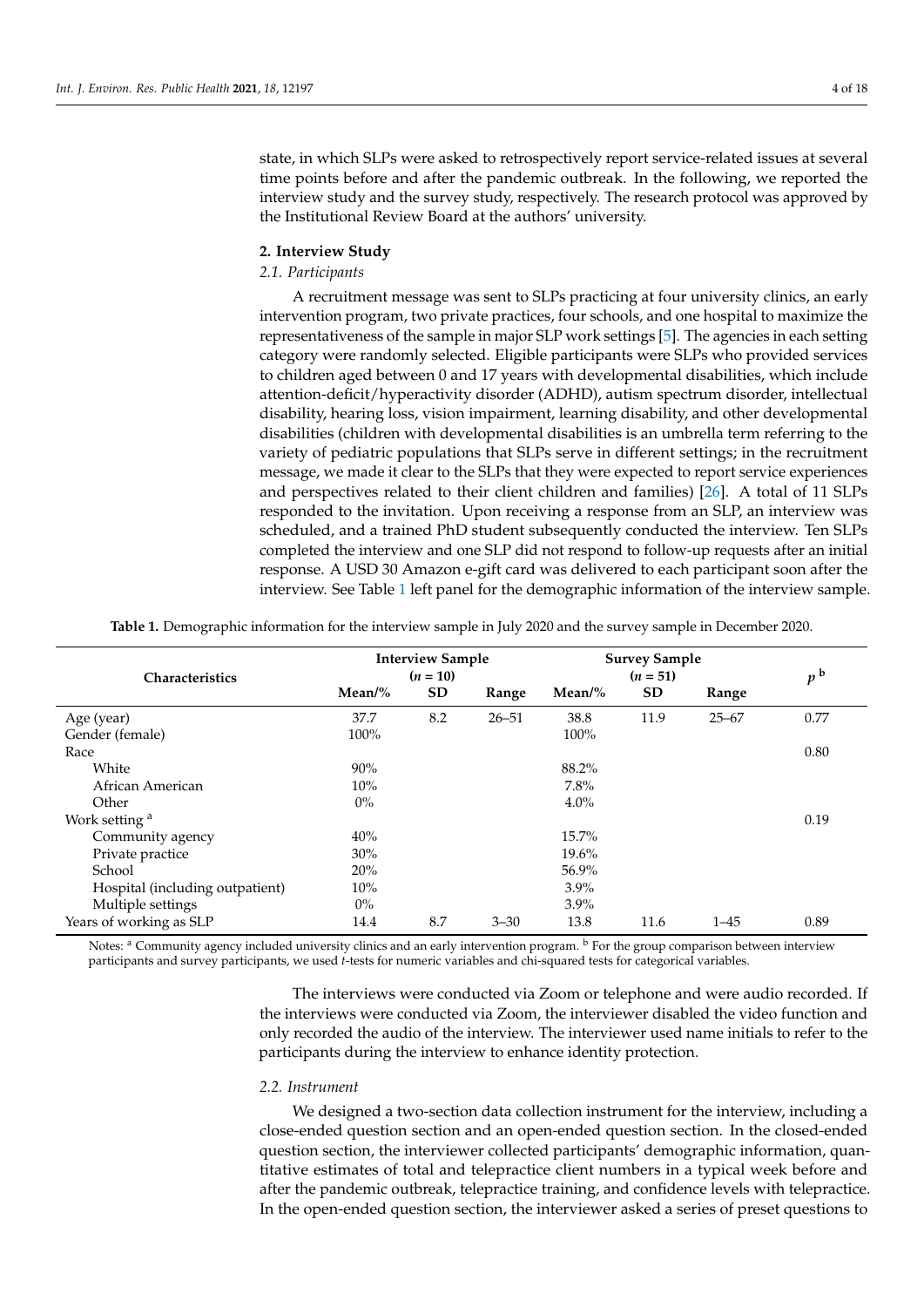elicit more in-depth and extensive information on participants' personal experiences with service disruptions, transitions to telepractice, and the wellbeing of clients and themselves during the pandemic. The interviews were generally completed within 40 min.

#### *2.3. Analytical Strategies*

We used thematic analysis to identify themes across interviewees' responses [\[27\]](#page-16-26). The first author and two research assistants (RAs) listened to all the recordings to immerse in the data. Each RA then transcribed half of the interviews, and a third RA listened to all the recordings and checked the transcripts to ensure accuracy. Next, the first author and the two RAs read all the transcripts repeatedly and produced initial codes. The three met several times virtually to review the initial codes based on the transcripts. On the basis of the discussion, they determined a set of updated codes by collapsing similar codes (e.g., "clinician lacked training of telepractice" and "client parent lacked training of telepractice" were combined into "clinician/client lacked training of telepractice") and reached consensus on the codes. The three then applied the codes to the transcripts independently and met virtually to address coding discrepancies for the entire dataset. The third RA was asked to match 20 randomly selected quotes and corresponding codes, which yielded a full matching. On the basis of the finalized codes and quotes collated together within different codes, the three RAs then further met to identify key themes and subthemes through asking questions [\[28\]](#page-16-27). For example, what is the relationship of one code to another? Can they be grouped together for an upper-level category? The themes and subthemes were reviewed and defined to be sufficiently abstract to represent the codes and quotes.

#### *2.4. Results*

Each clinician, on average, experienced a decline in their weekly total caseloads by about one-third, from 34.7 (SD: 17.3) to 23 (SD: 12.8) clients four months into the pandemic. Telepractice weekly caseloads, on the other hand, increased on average from 0.5 (SD:1.3) before the pandemic outbreak to 16.6 (SD: 12.2) clients after the pandemic occurred. Before the pandemic, only one clinician used telepractice frequently, and the remaining had no use or little use of telepractice. However, at the time of the interview, eight clinicians used telepractice quite frequently or almost all the time, and two used a little. Although half of the clinicians did not receive any formal training (e.g., a course systematically introducing telepractice) prior to the pandemic outbreak, confidence levels were high (on average 4.7 on a five-point scale rating ranging from very unconfident (1) to very confident (5)) at the time of the interview. Regarding responses to the open-ended questions, five key themes were identified, and subthemes were identified for four of the five key themes. Details about the codes related to the themes and subthemes are presented in Appendix [A.](#page-13-0)

#### 2.4.1. Theme 1: Changes Due to the Pandemic

Major changes due to the outbreak of the pandemic included transitioning to telepractice, losing clients, child client regression on previously acquired skills, increased emotional and behavioral problems, a gap in service after the pandemic occurred, and a shorter duration for in-person sessions.

One clinician reported that telepractice increased demands on parents, which contributed to client loss: "If parents are having to be too involved and it is too overwhelming for them, we have had loss of clients that way or at least some temporary disruptions in service until we could figure out another way".

Clinicians also observed increased emotional and behavioral problems among client children: "I had kids that just lost the structure and lost the routine and even though they are very young, you would think that they wouldn't be that in tune but they were . . . . . . We saw a lot of increased behavioral aspects and emotional aspects".

Other changes were less commonly reported but they include client routine disruption, disinfection needs for clinicians providing in-person services (e.g., "you spend a lot of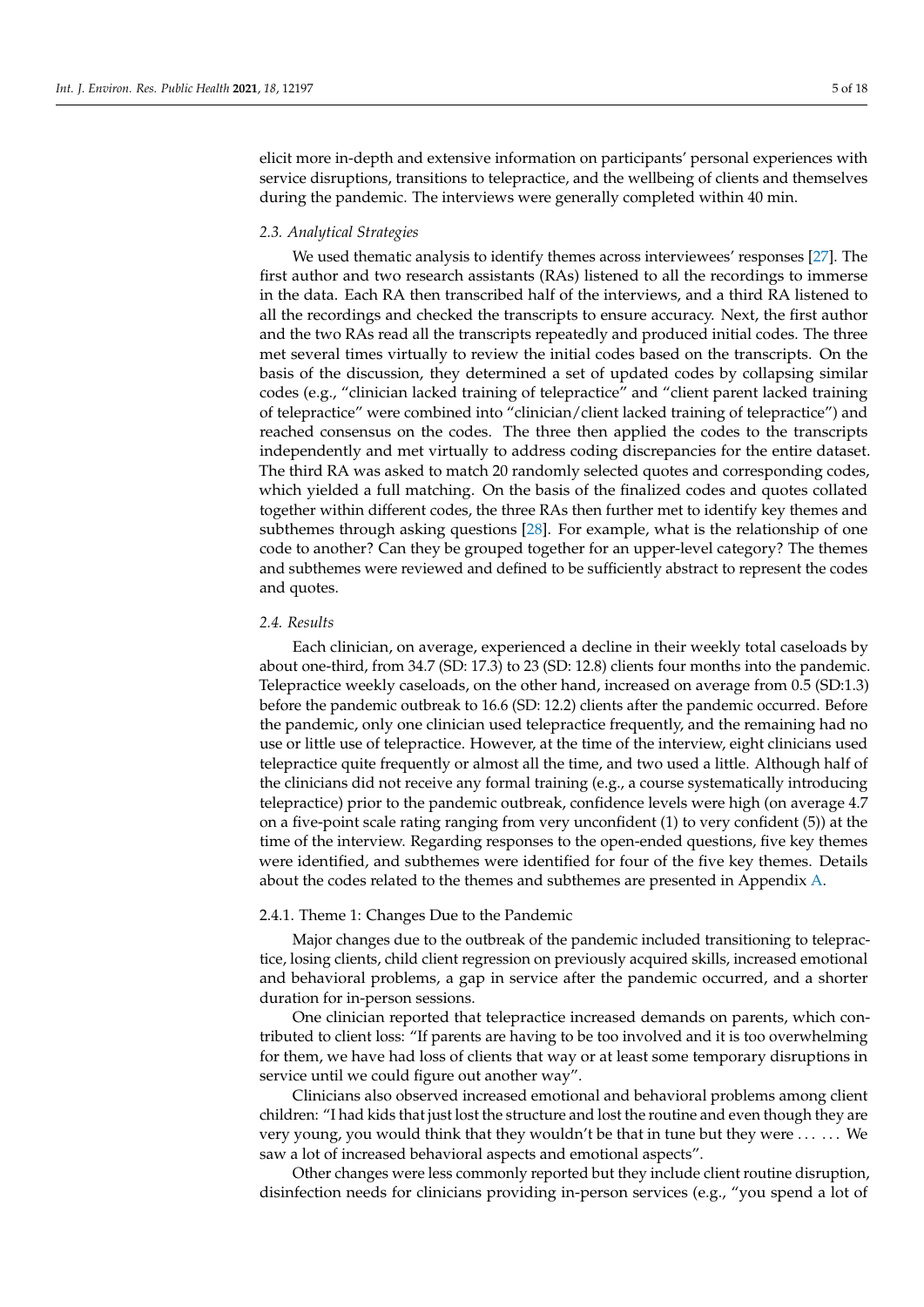time disinfecting everything, disinfecting the room and yourself"), and a different way of presenting materials and activities (e.g., "pull in things like pictures that will pop up on the tablet and music videos").

#### 2.4.2. Theme 2: Telepractice Is Challenging

Clinicians shared their experiences of using telepractice to deliver speech-language services, and it appeared that more challenges of telepractice were reported than its benefits. Almost all clinicians reported limited training on telepractice for themselves and/or the client parents. The scope of training goes beyond technology to the abilities of offering intervention via telecommunication and training parents as service facilitators.

Some clinicians had a low acceptance of telepractice due to their lack of confidence in providing telepractice services and doubt in its efficacy. One clinician shared, "I did not feel confident in my ability to provide the services, and I didn't feel confident in directing my students on exactly how to do it". Clinicians also reported that some parents did not have confidence in telepractice services. "Therapist thought yeah sure this [telepractice] could work well, it could be a great thing for the patient, the parents didn't think their child would take to it".

Compared to in-person sessions, telepractice sessions were regarded as less hands-on and did not easily engage children, especially younger clients with relatively short attention spans. One clinician gave an example, "I started using a green screen because Zoom lets you change the background, but for the younger kids I would have to get very theatrical and super silly and dramatic and find ways to make the toys and pictures, kind of, almost like more visually stimulating". In addition, limited internet access, device availability, client family readiness, more demands on parents, and clinician adjustment to design and plan telepractice sessions were common challenges.

Other barriers were relatively less commonly mentioned, including limited insurance coverage for telepractice, rapport building with new clients, and that "it was easy for the parents to forget" teletherapy appointments. Despite the challenges, some SLPs reported benefits of switching to telepractice, such as improved service outcomes for some children, increased parent involvement, and more convenience.

#### 2.4.3. Theme 3: Worsening Wellbeing of Clinicians and Clients

SLPs reported deteriorated wellbeing among both themselves and clients. Seven clinicians reported increased stress, but five of them reported that stress levels were minimized once they were accustomed to the situation. "At the very beginning it was very stressful because the unknown is I think the hardest thing ... ... Now I think we are in a stage where it is less of a reaction of having to deal with a problem to more of [an] okay how do we transition and more forward and live with this".

Clinicians also observed stressful parents during the difficult time period. "I think people are getting sick and you're seeing the COVID spread that parents are so concerned for their child that . . . I've experienced some situations where I feel like a parent is taking their stress and anxiety out on me because it feels like we're the only place these parents go or interact with someone or anything that has to do with their kids".

#### 2.4.4. Theme 4: Telepractice Should Continue When Appropriate

Despite the challenges of telepractice, nine out of the ten clinicians hoped that telepractice would continue to be an option for future speech-language services. However, they noted various issues, such as insurance coverage and child client engagement, that need to be addressed to advance telepractice development. Moreover, they perceived telepractice to increase access to speech-language services for underserved populations, such as people residing in rural communities. "I am hoping this [telepractice] is going to show their value, and, especially reaching out to underserved populations. You know, to rural communities that don't have access. So . . . what is going to come is that the benefit of telepractice for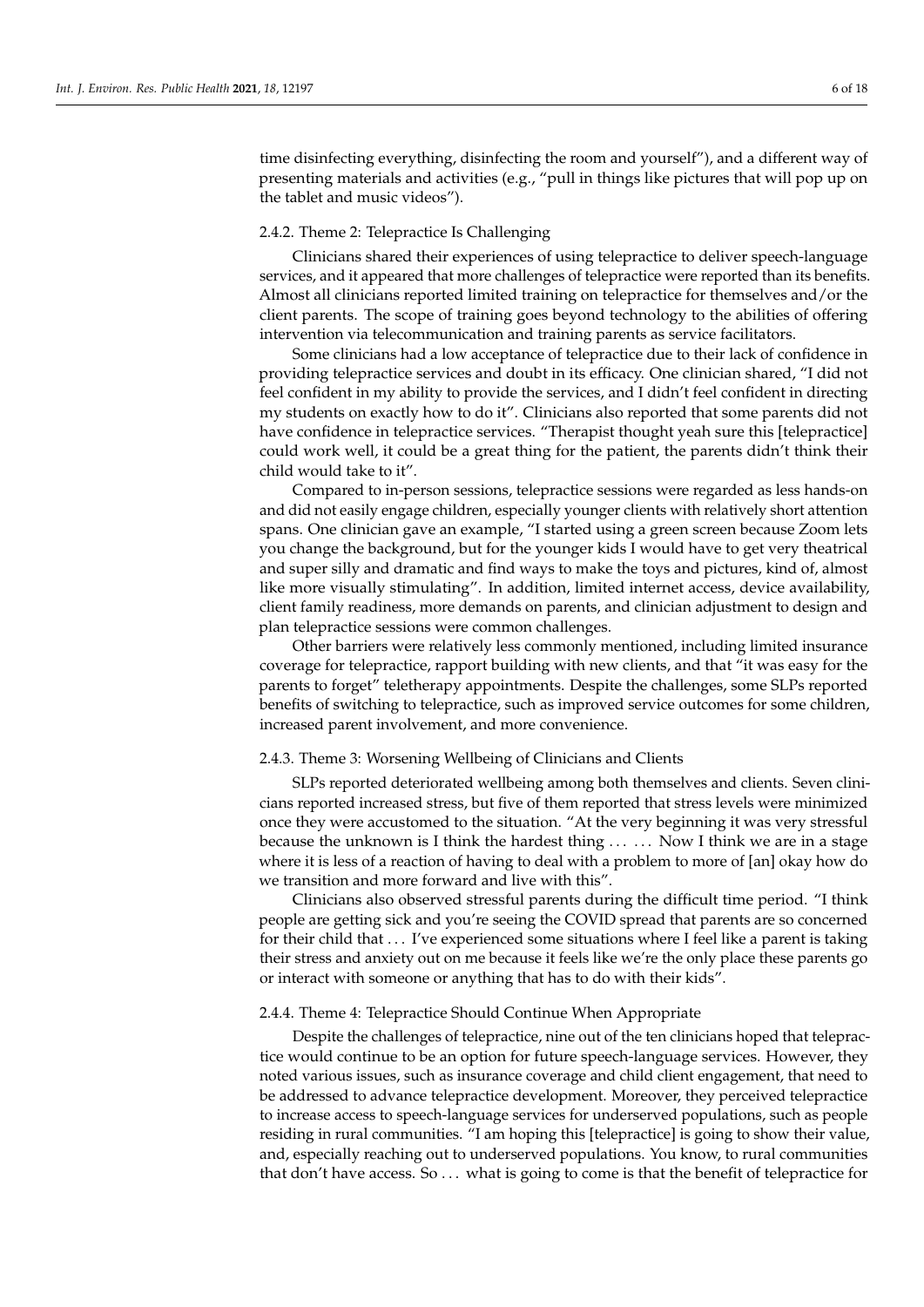a lot of different situations is going to be seen and it will continue and we'll have to find ways to make sure it's funded and paid for by insurance companies".

Only one clinician expressed negative feelings towards telepractice due to concerns about efficacy, child engagement, and shallow learning related to telepractice. "After my experiences with it and the decreased efficacy of my applied therapy, it just doesn't feel the same in terms of engaging a client in order to, essentially teach them, or engage them to help them develop their skill. Especially with modern technology now, in kids engaging with screens, I feel like the depth of engagement and the processing and perception of what they're learning from a screen is shallow and not by any fault of the child or the parent or myself".

#### 2.4.5. Theme 5: Suggestions for Future Services

Clinicians made many suggestions for future telepractice and in-person services. For future telepractice, the most common suggestion was that technology support should be provided to families, such as internet connection, devices, and parent technology training. One clinician expressed: "I think all of our families have to have access to good internet, that has been a problem for several kids that I see. I have one family that gets in the car and drives to sit outside at a place so the child has to have therapy in their car to have access".

Other suggestions by a few clinicians were offering a hybrid model with both teletherapy and in-person therapy and increasing insurance coverage for telepractice. "We need all of our insurances on board to understand that teletherapy is not subpar practice by any means and that [it] can be very beneficial". There was also an expressed need to strengthen research for evidence-based practice in telepractice. In addition, there were a few recommendations for future in-person services, mainly about scheduling adjustments due to the increased cleaning time.

#### **3. Survey Study**

#### *3.1. Participants*

On the basis of the findings from the interview, we designed a quantitative survey to target SLPs practicing statewide in Mississippi in December 2020. We first emailed a recruitment message to all the 803 certified SLPs in the state who opted to receive messages via the American Speech-Language–Hearing Association member directory. The invitation specified that we were recruiting SLPs who served children with developmental disabilities aged 0 to 17 years in the state of Mississippi. The invitation message resulted in responses from 57 SLPs who were willing to participate in the survey, which accounted for a 7.1% response rate. We then delivered a unique, anonymous survey link through the Qualtrics survey system to each of the prospective participants and sent two reminders in the following weeks. At the end of December 2020, 51 of the SLPs completed the survey. A USD 10 Amazon e-gift card was sent to each of them. See Table [1](#page-3-0) the right panel for the demographic information of the survey sample.

#### *3.2. Instruments*

An anonymous online survey was administered with questions similar to the closedended questions from the interview. We specified four time-phases (i.e., pre-pandemic, March to May 2020, June to September 2020, October to December 2020) for questions about service delivery status so that potential changes over time could be estimated. Additionally, on the basis of SLPs' interview responses, we asked questions about speech-language treatment gains, children's behavioral and emotional problems, caregiver engagement, and clinician and client stress levels throughout the three periods of the pandemic (i.e., March to May 2020, June to September 2020, October to December 2020). IBM SPSS Statistics 25 was used for quantitative analyses.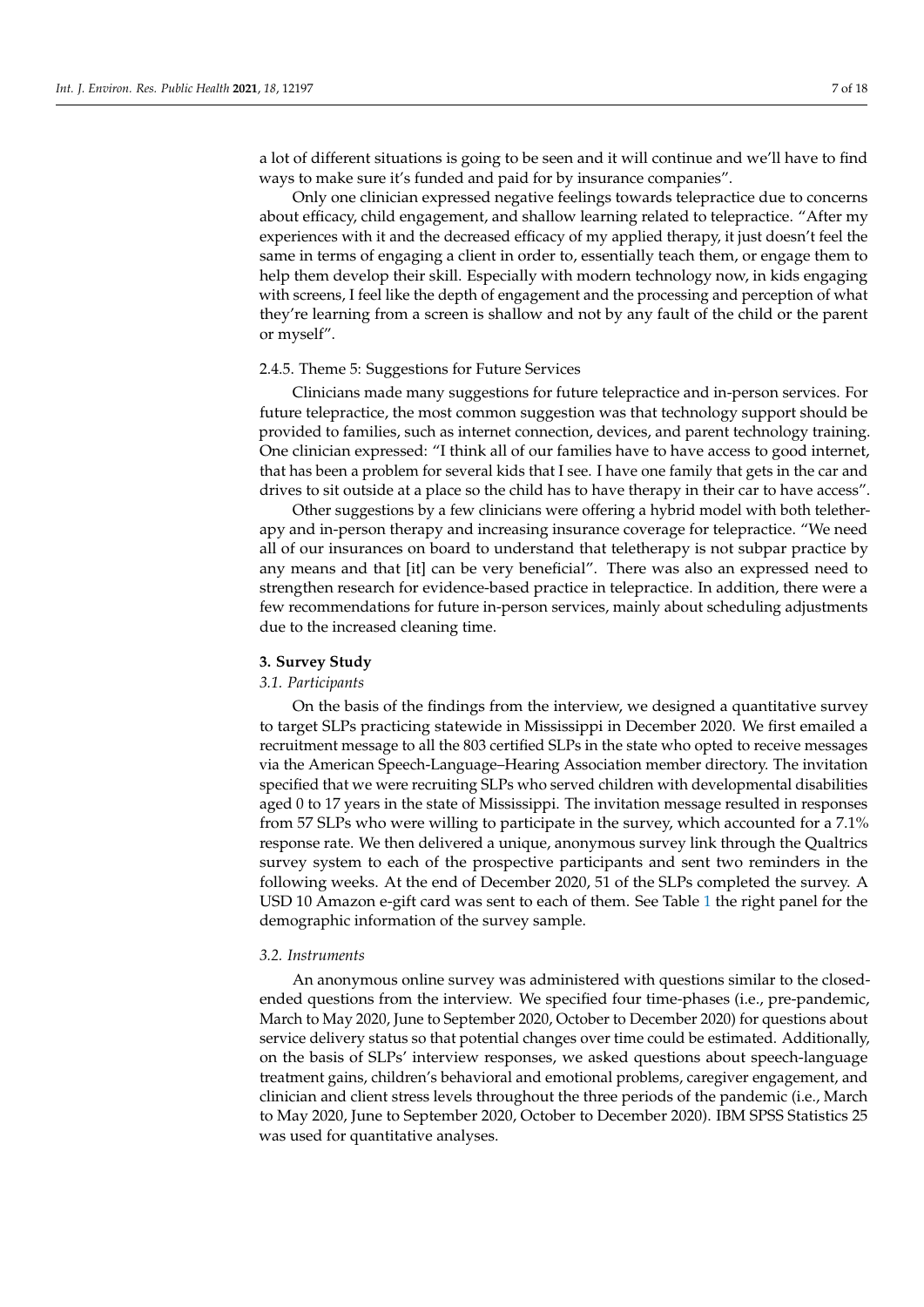#### *3.3. Results*

Compared to the number of 42.3 prior to the pandemic, SLP's weekly caseloads declined to 25.9 between March and May 2020 and 23.4 between June and September 2020, but bounced back to 37.2 between October and December 2020. Repeated measures ANOVA showed a main effect of time (F  $(2, 116) = 20.71$ ,  $p < 0.01$ ). Pairwise comparisons using Bonferroni corrections indicated that total caseloads of different periods were different from each other (*p* < 0.05), except for two pairs of periods, pre-pandemic and October–December  $(p = 0.07)$ , and March–May and June–September  $(p = 1.0)$ .

Over the course of the pandemic, the weekly telepractice caseload increased from 0.2 to 14.8, dropping to 5.5 and 7.9 in the following periods. The main effect of time was significant  $(F(2, 81) = 12.11, p < 0.01)$ . Pairwise comparisons using Bonferroni corrections indicated that each pair of periods was different at  $p < 0.05$ , except for two pairs, March–May and October–December  $(p = 0.23)$ , and June–September and October–December  $(p = 1.0)$ (see Figure [1\)](#page-7-0).

<span id="page-7-0"></span>

**Figure 1.** Total number of clients and number of telepractice clients in a typical week before the **Figure 1.** Total number of clients and number of telepractice clients in a typical week before the  $\frac{1}{2}$  pandemic and during the pandemic from the December 2020 survey (*n* = 51).

Before the pandemic, only two (3.9%) SLPs had little use of telepractice. At the time Before the pandemic, only two (3.9%) SLPs had little use of telepractice. At the time of the survey, 45 (88.2%) of the SLPs used telepractice, and 28 (54.9%) used it quite frequently or nearly all the time. The difference before and after the pandemic outbreak is significant  $(\chi^2 (3, 51) = 73.46, p < 0.01)$  [\(s](#page-8-0)ee Figure 2).

before and during the pandemic. During the three periods from March to May, June to Regarding training on telepractice, 35 (68.6%) clinicians did not receive formal training September, and October to December in 2020, SLPs' rating of their confidence in telepractice on a five-point scale (from very unconfident (1) to very confident (5)) increased from 1.93 (SD: 0.89) to 3.0 (SD: 0.92) and 3.7 (SD: 0.96), respectively. A main effect of time was found for SLPs' confidence (F  $(2, 60) = 74.8$ ,  $p < 0.01$ ), and each pair of periods was significantly different  $(p < 0.05)$ .

agreed that telepractice was a good option for some purposes (e.g., consultation, basic care)<br>( service delivery venues as comparable. While over two-thirds of the clinicians did not Regarding overall perceptions towards telepractice, 15 (29.4%) SLPs were more likely or much more likely to use telepractice in the future, and 13 (25.5%) viewed the two think that telepractice was comparable to in-person services, about half of these clinicians (see Table [2\)](#page-8-1).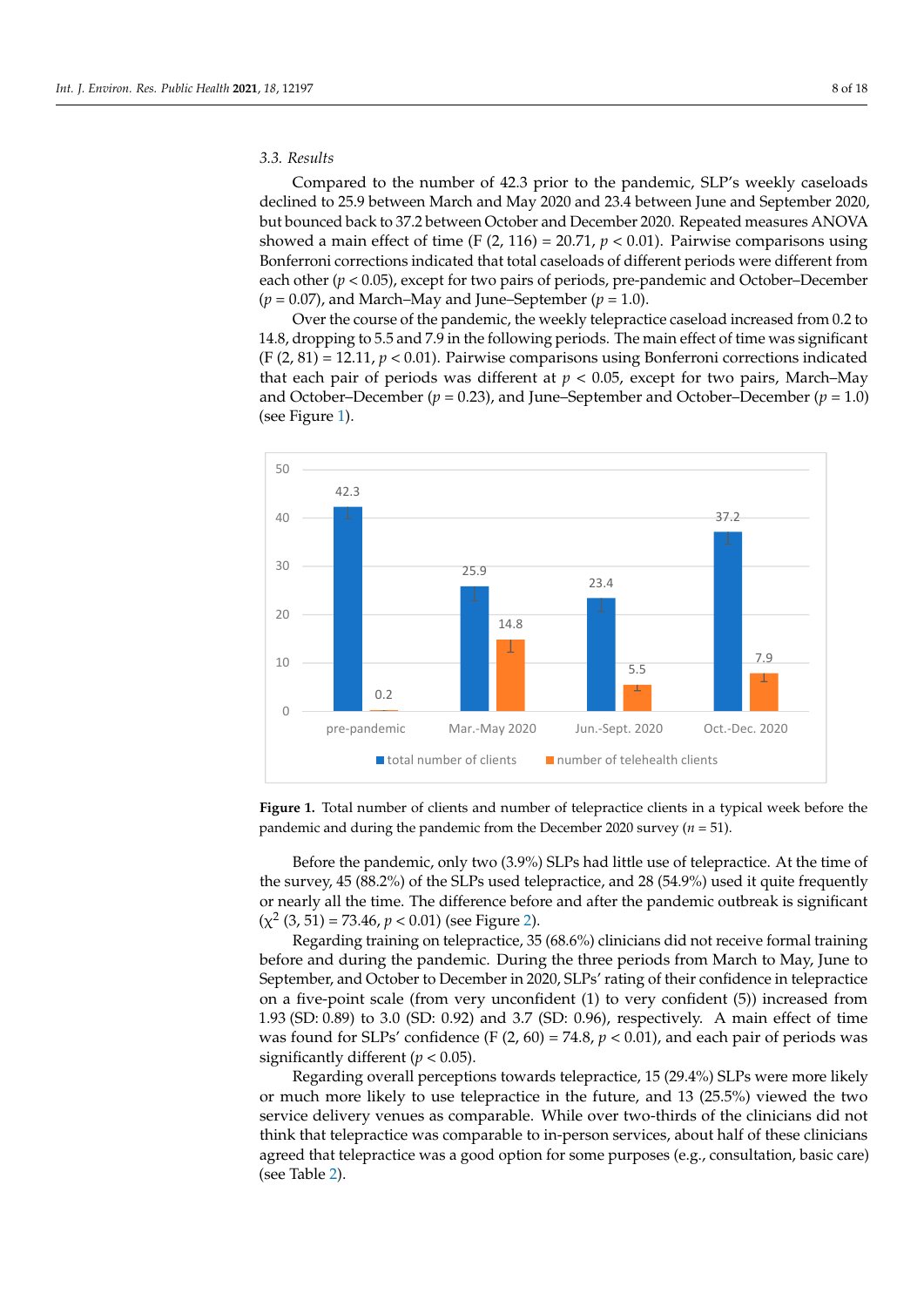<span id="page-8-0"></span>

 $\overline{\mathcal{M}}$  all the time. The difference before and after the pandemic outbreak is after the pandemic outbreak is a f

**Figure 2.** Number of SLPs who used telepractice before and during the COVID-19 pandemic in the **Figure 2.** Number of SLPs who used telepractice before and during the COVID-19 pandemic in the December 2020 survey (*n* = 51). December 2020 survey (*n* = 51).

| <b>Measures</b>                                          | Percentage | <b>Counts of SLPs</b> |
|----------------------------------------------------------|------------|-----------------------|
| Likelihood of using telepractice in the future           |            |                       |
| Very unlikely                                            | 17.6%      | 9                     |
| Unlikely                                                 | 33.3%      | 17                    |
| Similar                                                  | 19.6%      | 10                    |
| More likely                                              | 19.6%      | 10                    |
| Much more likely                                         | $9.8\%$    | 5                     |
| Do you feel that clients get comparable services through |            |                       |
| telepractice as they do for in-person services?          |            |                       |
| Yes, comparable                                          | 25.5%      | 13                    |
| No, telepractice will never match in-person services     | 35.3%      | 18                    |

No, but telepractice is a good option for some purposes 37.3% 19 Not sure that the surface of the set of the set of the set of the set of the set of the set of the set of the set of the set of the set of the set of the set of the set of the set of the set of the set of the set of the se

<span id="page-8-1"></span>**Table 2.** Clinician perception to telepractice as reported in the December 2020 survey  $(n = 51)$ .

Compared to the pre-pandemic period, service treatment gains for the child clients were the smallest between March and May 2020. The gains gradually bounced back, and during the period of October–December 2020, it reached a level similar to that of the pre-pandemic period. A similar trend was found in the improvement of children's behavioral/emotional problems and of caregivers' level of engagement in the interventions. There were main effects of time for speech-language treatment gains  $(F (2, 86) = 77.5,$ *p* < 0.01; each pair was different at *p* < 0.05) and behavioral and emotional problems (F  $(2, 100) = 3.51$ ,  $p = 0.03$ ; yet none of the pairs was significantly different at  $p < 0.05$  after the Bonferroni corrections). For caregiver engagement, the main effect of time was not significant (F (2, 76) = 1.8, *p* = 0.17) (see Figure [3\)](#page-9-0).

Finally, the stress levels of SLPs, which were rated on a four-point scale (from none (1) to severe (4)), declined from 2.96 in March–May to 2.42 in June–September, and remained stable at 2.42 in October–December. As rated by clinicians, caregivers' stress levels also declined, from 3.82 in March–May, to 3.12 in June–September, and further to 2.98 in October– December on a five-point scale (from not stressed at all (1) to extremely stressed (5)). There were main effects of time for both SLP stress (F  $(2, 98) = 10.60$ ,  $p < 0.01$ ) and caregiver stress  $(F(2, 64) = 10.22, p < 0.01)$ , and for both measures, each pair of periods was different at *p* < 0.05, except for the pair of June–September and October–December (*p* = 1.0).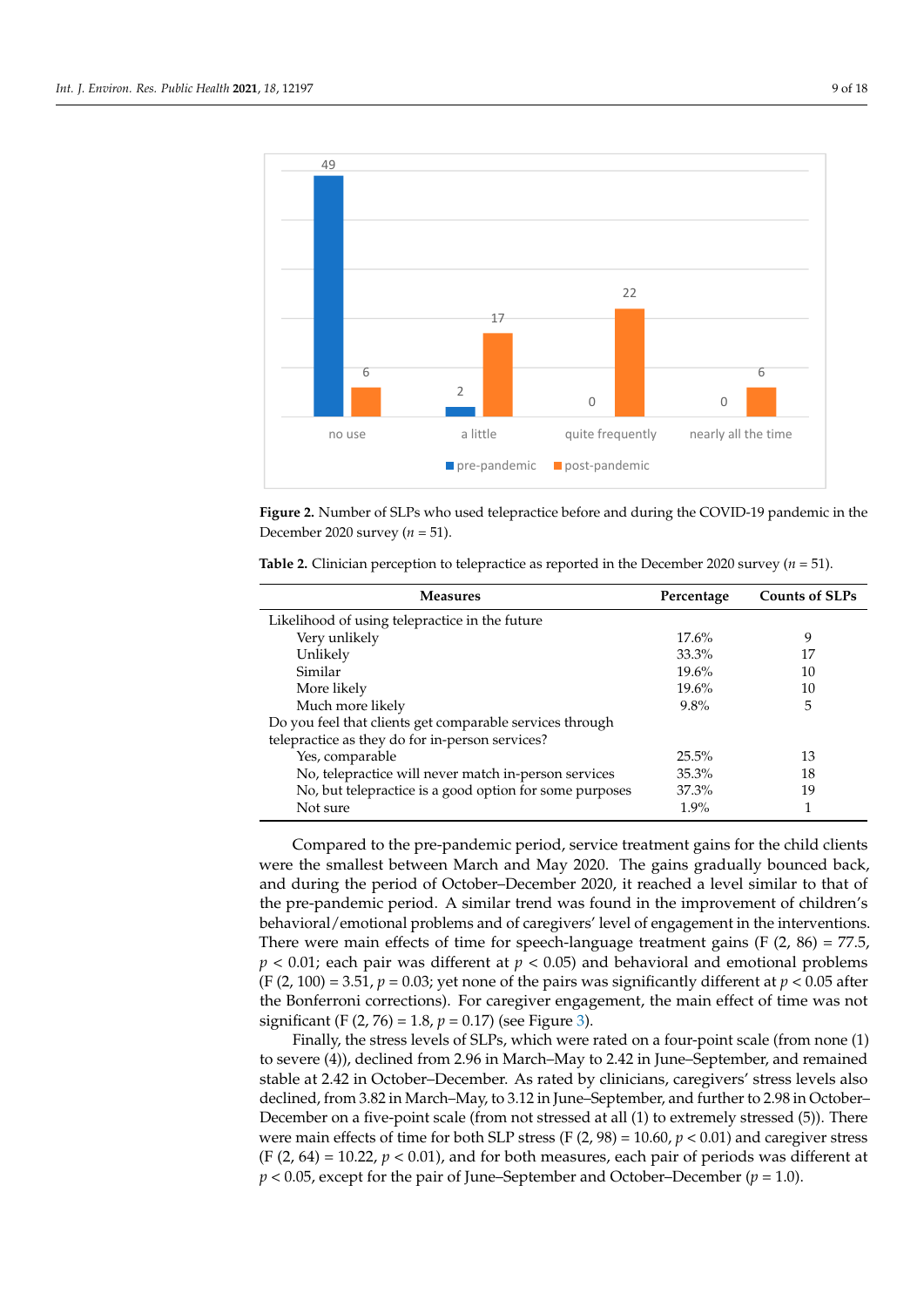<span id="page-9-0"></span>

**Figure 3.** Longitudinal changes for speech–language treatment gains, behavioral and emotional **Figure 3.** Longitudinal changes for speech-language treatment gains, behavioral and emotional problems, and caregiver engagement across the three periods during the pandemic in the December 2020 survey ( $n = 51$ ). Notes: SLPs rated the three aspects on a five-point scale: 1 = much less/worse  $t_{\text{max}}$  ( $t_{\text{max}}$  ),  $t_{\text{max}}$  below that the dispersion and pre-pandemic level,  $t_{\text{max}}$  matrix to prothan pre-pandemic level,  $2 =$  less/worse than pre-pandemic level,  $3 =$  similar to pre-pandemic level,  $4 = more/better than pre-pandemic level, and  $5 = much more/better than pre-pandemic level.$$ 

#### $\mathbf{F}_{\text{in}}$  is stress levels of  $\mathbf{F}_{\text{in}}$  which we rated on a four-point scale (from none) scale (from none **4. Discussion**

(1) to severe (4)), declined from 2.96 in March–May to 2.42 in June–September, and re-This study explored the impact of the COVID-19 pandemic on pediatric speechlanguage services. Results from an interview study in July 2020 and a survey study in  $\overline{\phantom{a}}$ December 2020 among pediatric SLPs revealed details in service disruptions and telepractice compensations for in-person services. Importantly, this is one of the first studies that have examined the dynamics of service disruptions and recovery amid the rapid evolution<br>collection of the pandemic in a rural context.

## 1.0). *4.1. Service Disruption and Transition*

**4.9** Consistent with previous studies [\[4,](#page-16-3)[9\]](#page-16-8), current findings indicate substantial service client reduction of about 30% to 40% in both the interviews and surveys, indicating that the magnitude of service disruptions for children with speech-language disorders was striking during the first several months after the pandemic outbreak in 2020. disruptions due to the pandemic. In the early stage of the pandemic, clinicians reported a

While it is typical for an unexpected global pandemic to strain healthcare and other services, the impact is likely more pronounced in rural areas due to a serious shortage of healthcare resources. Moreover, a lack of access to the internet and devices, loss of approval for teletherapy from insurance companies, as noted by some of the interviewed clinicians, appear to have substantially disrupted services. employer-sponsored health insurance coverage [\[15\]](#page-16-14), and cumbersome procedures to obtain

From the interview, most clinicians viewed a lack of internet access or poor internet connection as a serious barrier to telepractice. Despite the rapid infrastructure development, in 2019, 20% of residents in the state of Mississippi did not have access to standard broadband, relative to only 7% nationwide [\[29\]](#page-17-0). Although accelerated infrastructure de-velopment can increase internet availability in Mississippi in the near future [\[30\]](#page-17-1), the cost of broadband services, which may account for more than 5% of household income for low-income families  $[31]$ , may still restrict its accessibility. In addition to increased funding for broadband infrastructure development, policymakers may need to consider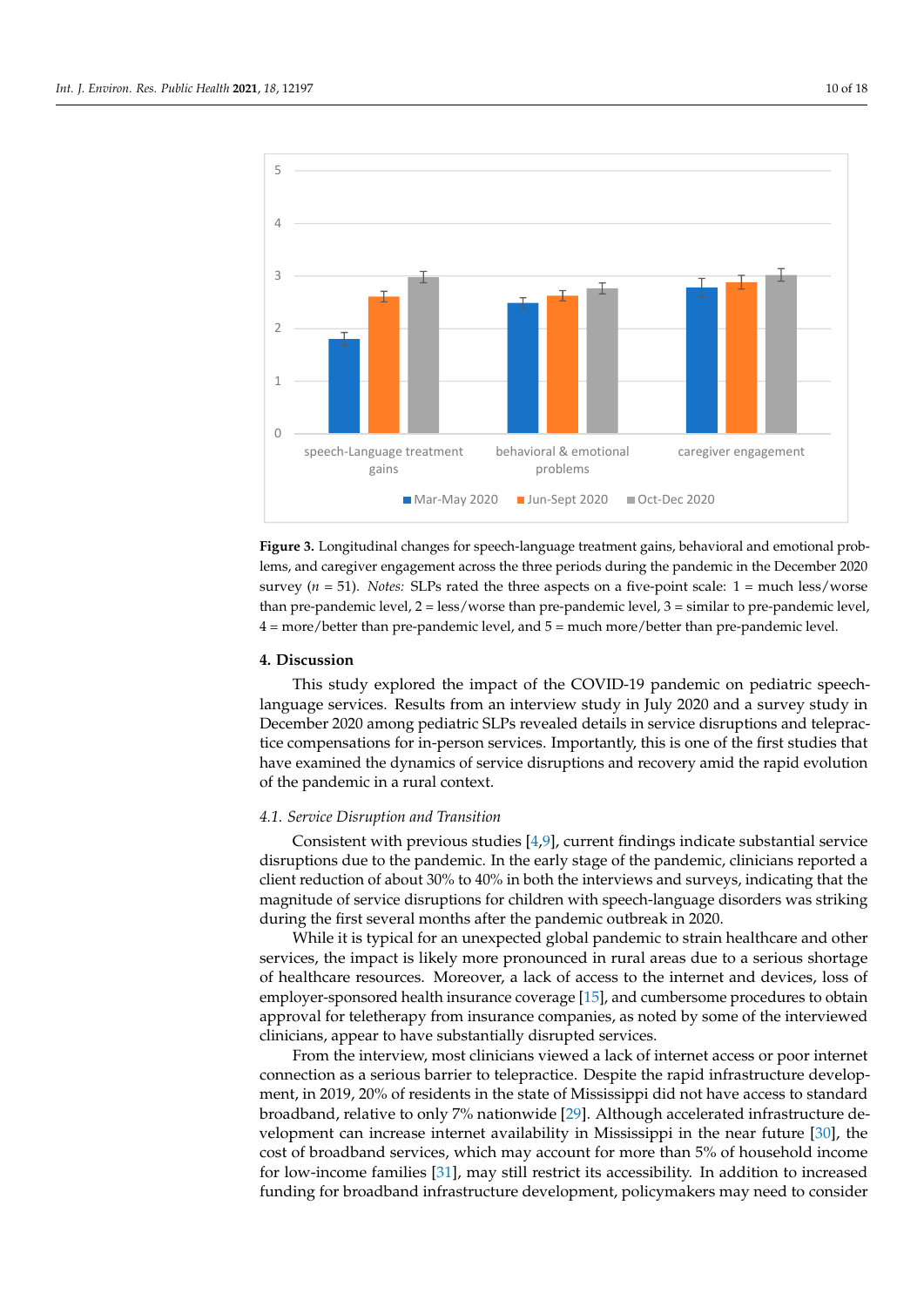subsidizing low-income families' internet service use, which is critical to the dissemination of telepractice to underserved populations.

The findings also shed light on the transition from in-person services to telepractice after the pandemic outbreak. There was only one clinician among the 10 interviewed used telepractice frequently before the pandemic. The findings remained consistent in the statewide follow-up survey, with only two of the 51 clinicians having used telepractice before the pandemic. This reflects a common situation: speech-language services and other behavioral services were primarily offered in person before the pandemic [\[32\]](#page-17-3). Since the pandemic happened, all interviewed clinicians and nearly all the surveyed clinicians (96%) were using telepractice. However, as indicated in the survey, while more than half of the clinicians used telepractice frequently or nearly all the time, more than two-fifths reported infrequent use or no use after the pandemic outbreak. This suggests that there was substantial variation in the degree of telepractice utilization among SLPs during the pandemic, and future research can further explore the underlying reasons.

Half of the interviewed clinicians reported that they did not receive formal training for telepractice. The percentage for the surveyed clinicians was even higher (69%). This is consistent with the findings from previous survey studies (e.g., Sylvan et al., 2020) [\[9\]](#page-16-8). Among the interviewed clinicians, many said they were not confident with telepractice at the beginning of the pandemic, but all felt quite confident at the time of the interview several months into the pandemic. This was further confirmed in the follow-up survey. We observed a low level of confidence in telepractice during the period from March to May 2020, but it continued to increase throughout the following two periods and reached a generally confident level by the end of 2020. The clinicians in both samples had around 14 years of experiences in speech-language services on average, which may help facilitate their transition to telepractice. Although trial and error help with the learning of telepractice, most SLPs considered that formal training for telepractice is important [\[33\]](#page-17-4). Skills such as nonverbal communication, information delivery, and rapport building are different in telepractice and in-person services. Thus, enhanced telepractice training is necessary in acquiring these skills [\[34,](#page-17-5)[35\]](#page-17-6).

#### *4.2. Strengths and Weaknesses of Telepractice*

The interviewed clinicians offered valuable insights into the strengths and weaknesses of telepractice. Clinicians reported that compared with in-person services, telepractice was more challenging in engaging children in activities. In telepractice, the need of presenting materials and activities via a screen is quite different from traditional in-person services. Some facilitating strategies are important for telepractice, such as the assistance of e-helpers to build rapport and engage children. The clinicians also pointed out that parents were more likely to face increased assistance demands. It may be necessary for the clinicians to help parents prepare for telepractice in advance, such as helping them prepare for a list of materials for therapeutic sessions and suggesting them to select an appropriate room to minimize distractions to improve service efficiency.

The clinicians noted some unique strengths of telepractice for some, if not all, client families. Convenience was a big advantage of telepractice, such as saving traveling time and serving rural families easily. Some parents appeared to be more involved in telepractice than in in-person services, and some parents had more interactions with their children after working from home.

#### *4.3. Perceptions of Telepractice*

When examining clinicians' perspectives toward telepractice use in the future when the pandemic fades away, we found some notable differences between the interviewed clinicians and surveyed clinicians. While the interviewed clinicians were generally optimistic, half of the surveyed clinicians reported that they were unlikely or very unlikely to use telepractice in the future when the pandemic ends. This may be related to the sample difference between the interview and the survey study. A large percentage of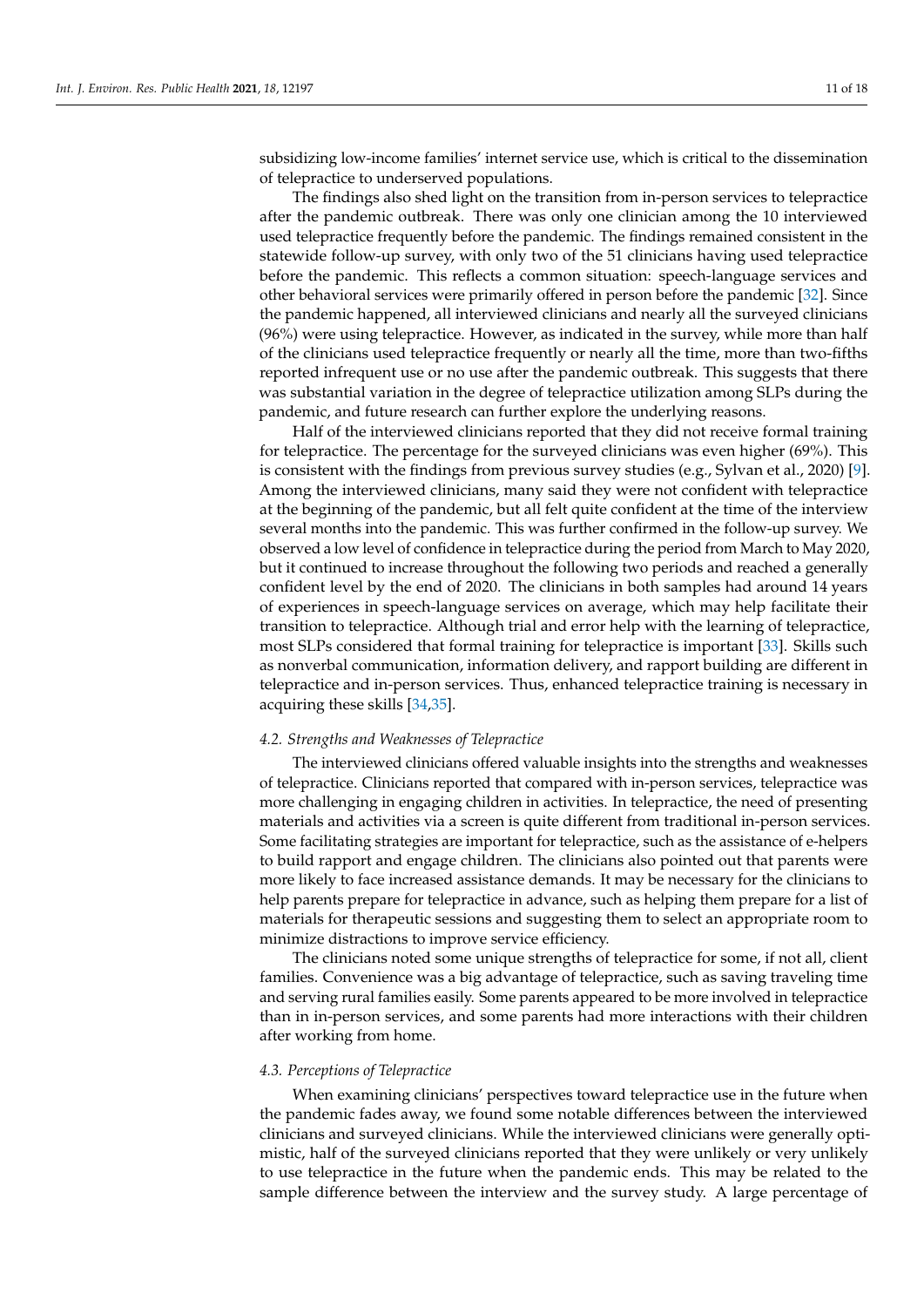clinicians who were interviewed worked in community agencies, mainly university clinics (40%), whereas most clinicians who completed the survey worked in schools (57%). It is possible that the SLPs working in university clinics were more open to telepractice than SLPs in other settings, given that they tend to have more exposure to research and pilot studies applying telepractice. Another factor that may have contributed to the perception discrepancy is timing. The interview was conducted in July 2020 when the nation was under a serious pandemic threat and tight social distancing restrictions, resulting in the SLPs' highly positive view toward telepractice. By December 2020, when the survey was conducted, people were more used to the pandemic environment; the promise of vaccines and loosened restrictions would have eased people's concerns and facilitated in-person services [\[36\]](#page-17-7). Therefore, SLPs may have shifted their perceptions and did not think that they need to heavily rely on telepractice in the future.

Nonetheless, about one-third of the surveyed clinicians said they were more likely to use telepractice post-pandemic than pre-pandemic. SLPs' experiences with telepractice have allowed them to learn telepractice's benefits, gain telepractice skills, and increase their confidence in telepractice, which may have led them to be more favorable toward telepractice in the future. Therefore, we speculate that clinicians are more inclined to integrate telepractice in service delivery in the future. However, since the use of telepractice is still undergoing a dynamic process as the pandemic and societal responses evolve, future research should continue investigating its roles during and beyond the pandemic environment.

#### *4.4. Clinician and Client Wellbeing*

The pandemic negatively affected the wellbeing of clinicians. In addition to facing the universal pandemic threat and stress, most of the interviewed clinicians were under pressure to make swift changes. Moreover, continuing in-person services may have exposed them to great risks for infection. Fortunately, some interviewed clinicians reported that their stress declined when they got used to the new routine. The survey findings were consistent with the interview results. Clinicians' stress levels were higher in the first three months right after the pandemic outbreak, but they substantially reduced and remained generally stable in the following periods. However, in view of the lasting pandemic, the accumulated stress may still impose serious harm on the wellbeing of clinicians, and therefore service agencies should consider timely support and resources to mitigate such stress [\[37\]](#page-17-8).

The pandemic also has a significant impact on the wellbeing of client children and their families. Children are more vulnerable to environmental stress, such as the pandemic threat, due to their developmental stage. Isolation and loneliness due to quarantine and social distancing during the pandemic can seriously affect their psychological and behavioral wellbeing [\[2](#page-16-1)[,3\]](#page-16-2). López-Bueno et al., (2020) [\[2\]](#page-16-1) extensively reviewed studies examining health-related behaviors for pre-school and school-age children subject to isolation to understand potential consequences due to COVID-19 lockdown. The findings show that extended isolation is often closely associated with adverse health behaviors, such as increased screen time, consumption of unhealthy foods, worsened mental health, reduced physical activities, and increased sedentary behaviors. Even though active online activities such as social media engagement may compensate for part of the lost social connections, the pandemic increased children's anxiety and negative emotions as reflected in their social media expressions [\[36\]](#page-17-7). The impact on families of children with developmental disabilities can be intensified because of their service disruptions and transitions to telepractice, as well as the lack of adequate telepractice training and other assistance during the pandemic.

Moreover, more than half of the interviewed clinicians reported that client children regressed on previously acquired skills or developed more emotional and behavioral problems at home, possibly due to the service loss or gap during the transition from inperson services to telepractice. The follow-up survey offered more insights into these issues. Clinicians reported that in the first three months after the pandemic outbreak, caregivers of client children experienced more stress, but it gradually declined in the following months.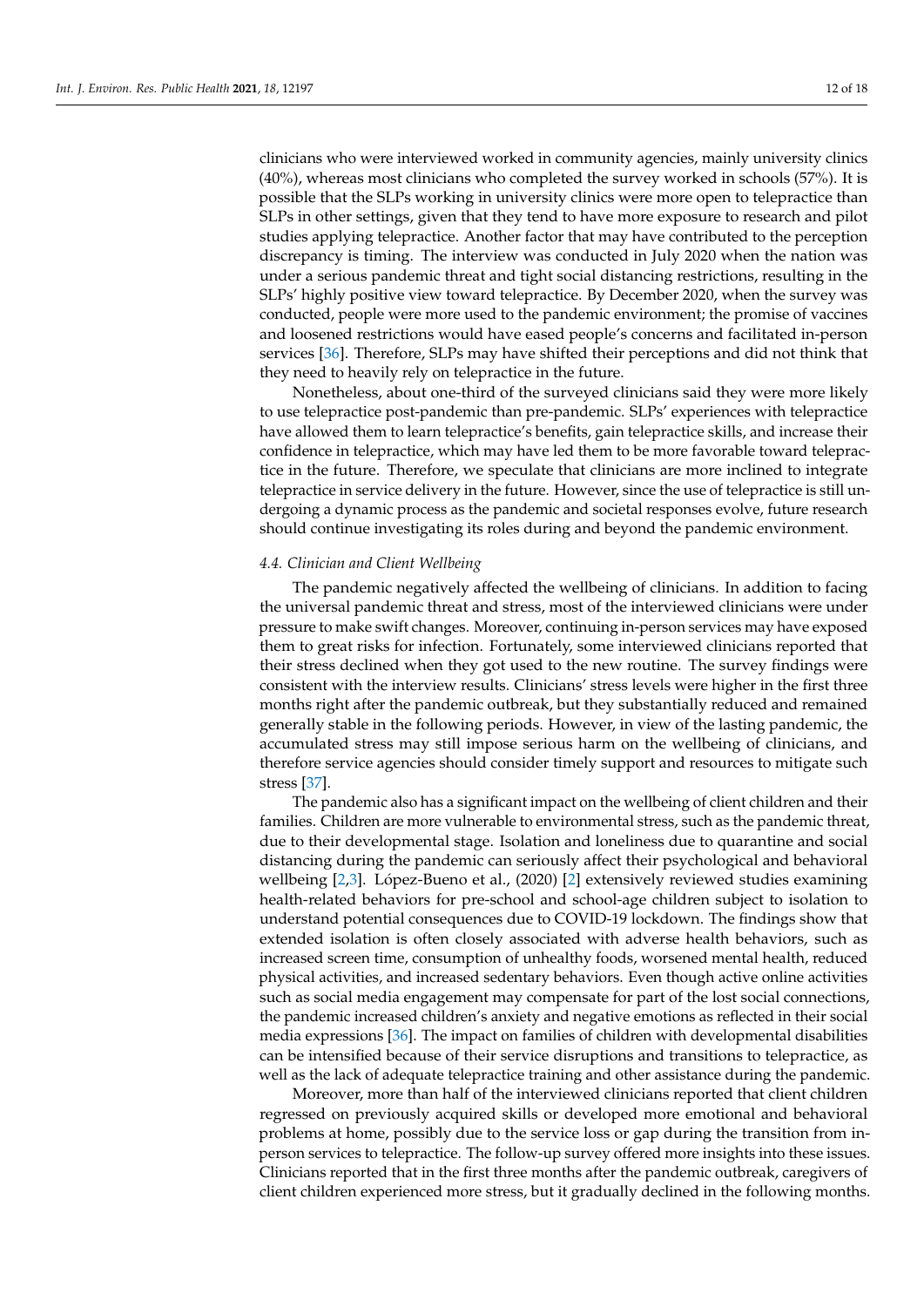Similarly, child behavioral and emotional problems were worst in the first three months after the pandemic outbreak, but there was improvement in the following two periods.

The findings corroborated the notion that health degradation among children with developmental disabilities and their parents is especially concerning when services are disrupted [\[15](#page-16-14)[,37\]](#page-17-8). Substantial treatment gains at the end of year 2020 may be related to the improved competence with telepractice and the recovery of in-person services in the following months. It is possible, however, that the impact of service disruptions and transitions on children's wellbeing is intermixed with that of isolation, loneliness, and other pandemic consequences. Future research can further detangle such impact by accounting for these potential confound factors. Regardless of the influential factors, mental health support is needed to help prevent client children and families from health deterioration.

#### *4.5. Limitations*

Limitations should be noted. First, the assessment of client wellbeing was reported by SLPs on the basis of their observations and interactions with the client families. Despite such secondary information, the findings are generally consistent with findings from studies that directly examined similar client populations (e.g., Patrick et al., 2020) [\[15\]](#page-16-14). It is worthwhile for future research to collect data directly from children and their families who receive speech and language services to verify and extend current findings in this aspect.

Second, we did not collect information on whether the SLPs provided services to rural or urban residents, limiting us from assessing how the service disruption and transition may disproportionally affect rural children and families. As the state's primary care resources were mostly defined as rural, the findings should be more reflective of the service status in rural areas during the pandemic. Third, we used SLPs' retrospective reflection to assess service changes across several phases before and after the pandemic outbreak, which may affect information precision. However, research shows that the recollection of important events years ago is still reliable, and therefore recall accuracy may not be a serious concern in this study given the relatively short recall period [\[38\]](#page-17-9).

Finally, the study sample was from a rural state in the United States, and the sample sizes for the qualitative and quantitative studies are relatively small. Therefore, caution is needed when generalizing the findings to other regions. However, findings from the qualitative study offer triangulation for most findings in the quantitative study. The largely comparable findings from both the qualitative and quantitative studies and the consistency between findings from the current research and previous research suggest that the findings should be generally reliable.

#### **5. Conclusions**

We conducted an interview study in July 2020 and then a statewide survey study in December 2020 with pediatric SLPs in a rural state of the United States to investigate their experiences during the COVID-19 pandemic. The interview study showed that clinicians experienced a reduced total caseload but an increase in telepractice caseload. The clinicians reported a quick transition to telepractice, challenges and benefits of telepractice, worsening wellbeing of client children and their caregivers, an overall positive attitude towards telepractice, and suggestions for future telepractice and in-person services. The survey at the end of 2020 revealed the dynamics of service provision along with the pandemic evolution. SLPs experienced the most prominent service disruptions and transitions in the first two months after the pandemic outbreak. In the following months, however, their caseloads and intervention outcomes recovered steadily and approached pre-pandemic levels by the end of 2020. Most of the SLPs had no experience or training in telepractice prior to the pandemic outbreak and lacked confidence in applying telepractice at the beginning, but they eventually achieved a high level of confidence in the latter months of 2020. Although SLPs experienced some stress initially, their stress levels declined substantially a few months into the pandemic. Overall, the findings highlight the important and dynamic role of telepractice in substituting in-person services during the pandemic and the need to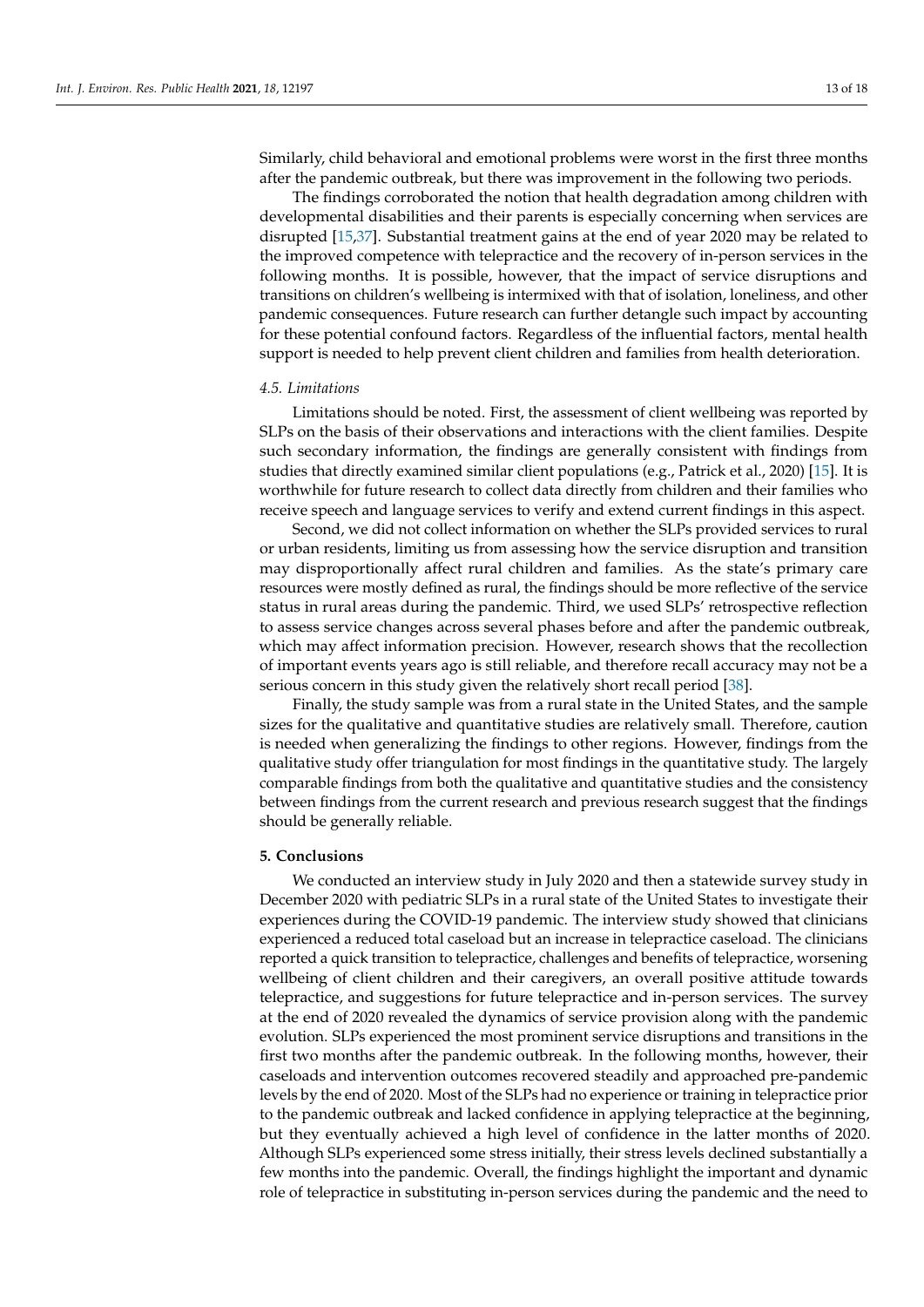improve telepractice services. Meanwhile, it is also important to consider mental health support to client children and families, as well as clinicians, who encountered substantial stress in the pandemic environment.

**Author Contributions:** Conceptualization, S.Z. and Y.H.; methodology, S.Z. and Y.H.; validation, S.Z., Y.H., A.C. and N.Y.L.; formal analysis, Y.H.; investigation, S.Z., Y.H. and A.C.; writing—original draft preparation, S.Z., Y.H. and A.C.; writing—review and editing, S.Z., Y.H., A.C. and N.Y.L.; visualization, Y.H.; supervision, S.Z. and Y.H.; project administration, S.Z. and Y.H.; funding acquisition, S.Z. and Y.H. All authors have read and agreed to the published version of the manuscript.

**Funding:** This research was funded by a Disaster Resilience Seed Grant from the University of Mississippi.

**Institutional Review Board Statement:** The study was conducted according to the guidelines of the Declaration of Helsinki and approved by the Institutional Review Board of the University of Mississippi (IRB20x-346 approved on 2 July 2020 and amended on 3 December 2020).

**Informed Consent Statement:** Informed consent was obtained from all subjects involved in the study.

**Data Availability Statement:** The study did not report any data.

**Acknowledgments:** We thank the interview and survey participants for sharing insights about their experiences during the pandemic and the two research assistants Caroline Ousley and Tyler Standland for their assistance in data transcribing and coding.

**Conflicts of Interest:** The authors declare no conflict of interest.

<span id="page-13-0"></span>**Appendix A**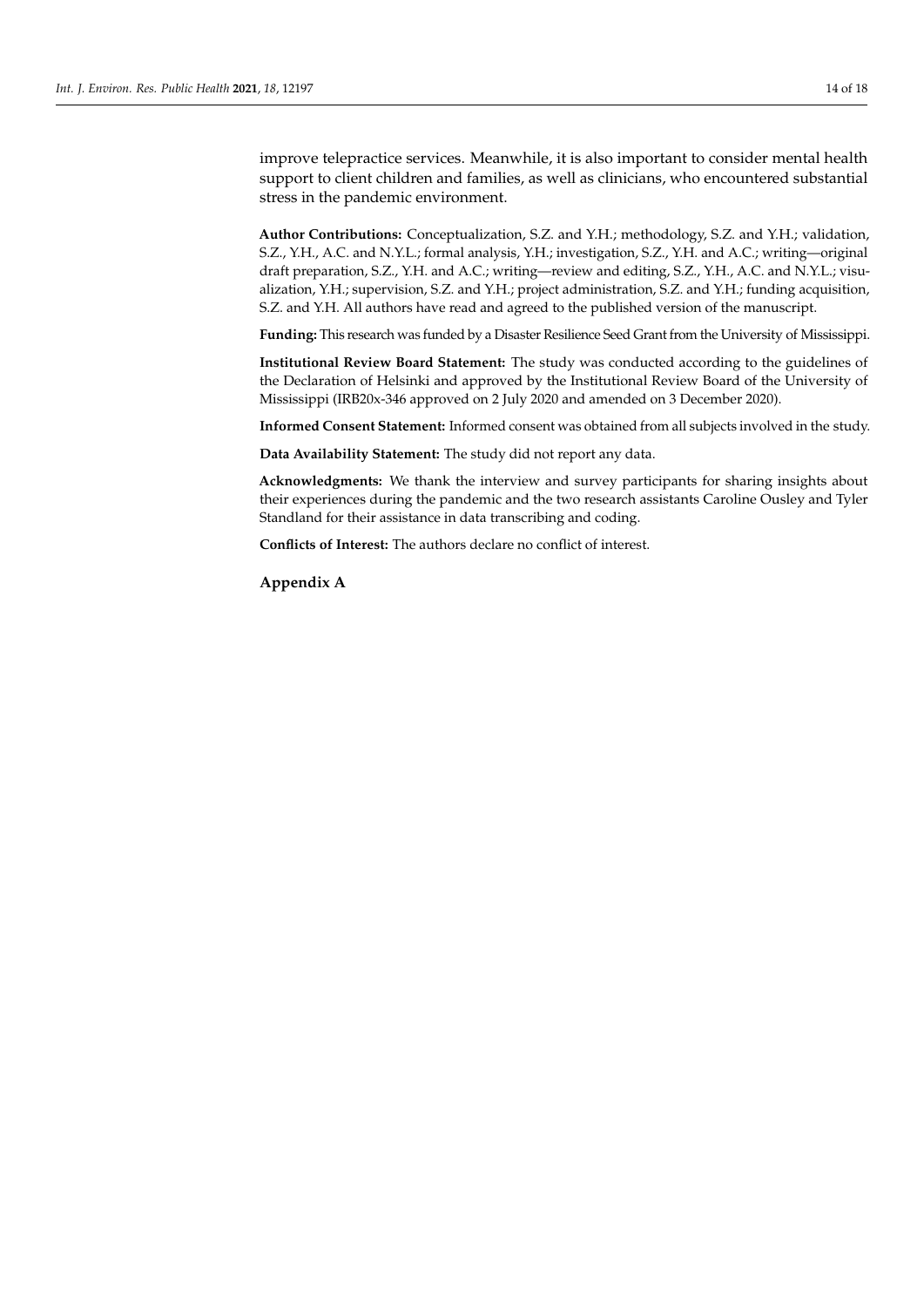| <b>Themes</b>                     | Subthemes  | Codes                                                                                                                                                                                                                                                                                                                                                                                                                                                                                                                                                                                                                                                                                                                                                                                                                                                                                                                                                                                                                                                                                            | Number of SLPs           |
|-----------------------------------|------------|--------------------------------------------------------------------------------------------------------------------------------------------------------------------------------------------------------------------------------------------------------------------------------------------------------------------------------------------------------------------------------------------------------------------------------------------------------------------------------------------------------------------------------------------------------------------------------------------------------------------------------------------------------------------------------------------------------------------------------------------------------------------------------------------------------------------------------------------------------------------------------------------------------------------------------------------------------------------------------------------------------------------------------------------------------------------------------------------------|--------------------------|
| Changes due to the pandemic       |            | Transition to telehealth<br>Losing clients<br>Client regression on previous acquired skills<br>Client increased emotional and behavioral problems<br>Service gap after the pandemic outbreak<br>Shorter duration for sessions<br>Client routine disruption<br>Disinfection needs for clinicians providing in-person services<br>Transition to a coach-parent model<br>A different way to demonstrate intervention materials                                                                                                                                                                                                                                                                                                                                                                                                                                                                                                                                                                                                                                                                      | 8                        |
| Overall telehealth is challenging | Challenges | Less hands-on compared to in-person sessions<br>Hard to engage some children<br>Clinician/Parent lacked training of telehealth<br>Clinician/Parent low acceptance of telehealth (e.g., lacked confidence, telehealth efficacy)<br>Client family readiness<br>Internet access<br>Device availability<br>Clinician adjustment to design and plan telehealth sessions<br>More demands on parents<br>Swift changes<br>Limited insurance coverage for telehealth<br>Hard to engage new clients without establishing rapport in person<br>Hard to implement group sessions to facilitate peer interaction<br>Hard to get quality evaluation results/standardized tests<br>Hard to disseminate to rural households<br>No physical proximity<br>Easy for clients to forget appointment<br>Increased preparation time for telehealth sessions<br>Decreased interdisciplinary support (e.g., OT)<br>Less effective supervision of graduate students due to that supervisor is in a learning process<br>Harder to use AAC devices in teletherapy<br>Too much screen time does not promote in-depth learning | 3<br>$\mathbf{1}$        |
|                                   | Benefits   | Improved performance for some children through teletherapy<br>More parent involvement to assist intervention<br>More convenience (e.g., reaching rural families, no traveling)<br>Parents could observe intervention strategies<br>Able to serve more clients<br>Having a window to understand how the families manage their situations at home<br>Allowing for continued services without a big gap after the pandemic<br>Addressing families' needs at the moment<br>More efficient real-time supervision for graduate students (e.g., using chat box to provide instant<br>feedback at the moment)                                                                                                                                                                                                                                                                                                                                                                                                                                                                                            | q<br>3<br>$\overline{2}$ |

**Table A1.** Themes, subthemes, codes, and number of SLPs included each code when responding to the interview open-ended questions.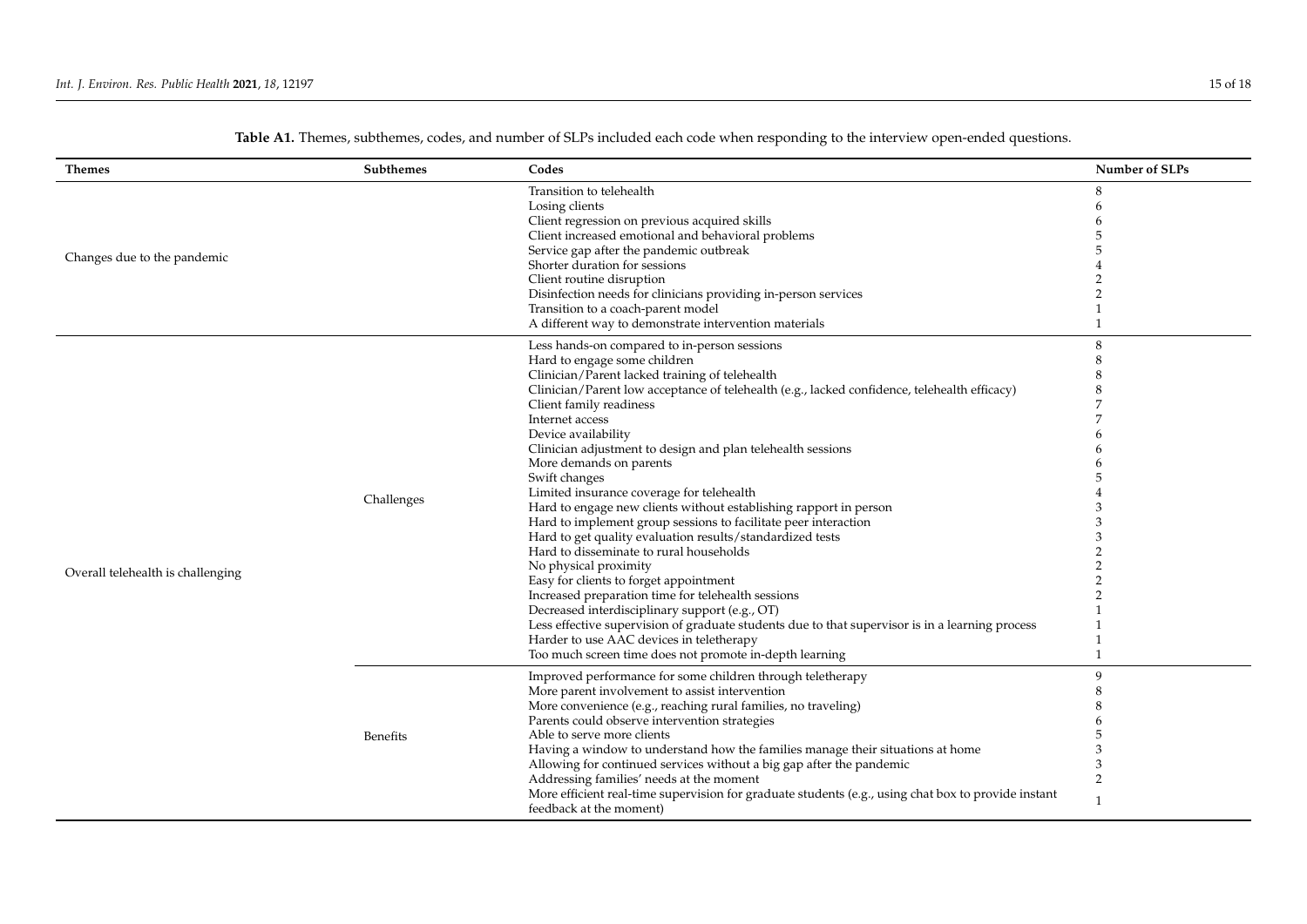| <b>Themes</b>                                     | <b>Subthemes</b>        | Codes                                                                                                                                                                                                                                                                                                                                                                                                                                                                                                          | Number of SLPs |
|---------------------------------------------------|-------------------------|----------------------------------------------------------------------------------------------------------------------------------------------------------------------------------------------------------------------------------------------------------------------------------------------------------------------------------------------------------------------------------------------------------------------------------------------------------------------------------------------------------------|----------------|
| Worsening wellbeing of clinicians and clients     | SLP wellbeing           | Increased stress levels<br>Mitigated stress when getting used to the situation<br>Balance between family and work<br>Concerns about client wellbeing (e.g., adequate care)                                                                                                                                                                                                                                                                                                                                     |                |
|                                                   |                         | SLPs' family burdens to take care of their own kids and spouses<br>Potential financial burdens due to caseload reduction<br>Home life being minimally affected<br>Feeling unsafe getting back to in-person services                                                                                                                                                                                                                                                                                            |                |
|                                                   | Client wellbeing        | Stressful parents during the difficult times<br>Significant impacts on client social-emotional wellbeing<br>Financial stress                                                                                                                                                                                                                                                                                                                                                                                   |                |
| Telehealth should continue in appropriate context | Optimism<br>Pessimism   | Telehealth will continue in the future in appropriate context<br>Telehealth will not continue due to concerns with its efficacy                                                                                                                                                                                                                                                                                                                                                                                |                |
| Suggestions for future services                   | For telehealth services | Better internet connection for some families<br>Continued telehealth training and more resources available for clinicians<br>A hybrid model with tele- and in-person services to service clients<br>Increased insurance coverage for telehealth that is comparable to in-person services<br>Providing parent technology training<br>Devices available for clients<br>More research for evidence-based practice for telehealth<br>Equity of services for clients with and without access to telehealth services |                |
|                                                   | For in-person services  | Scheduling adjustment by taking into account of disinfecting time<br>More supplies for disinfecting<br>Clients adhering more to CDC guidelines<br>Considering parents' level of comfort<br>Clinician controlling sanitation in clinic to ensure the safety of in-person services                                                                                                                                                                                                                               |                |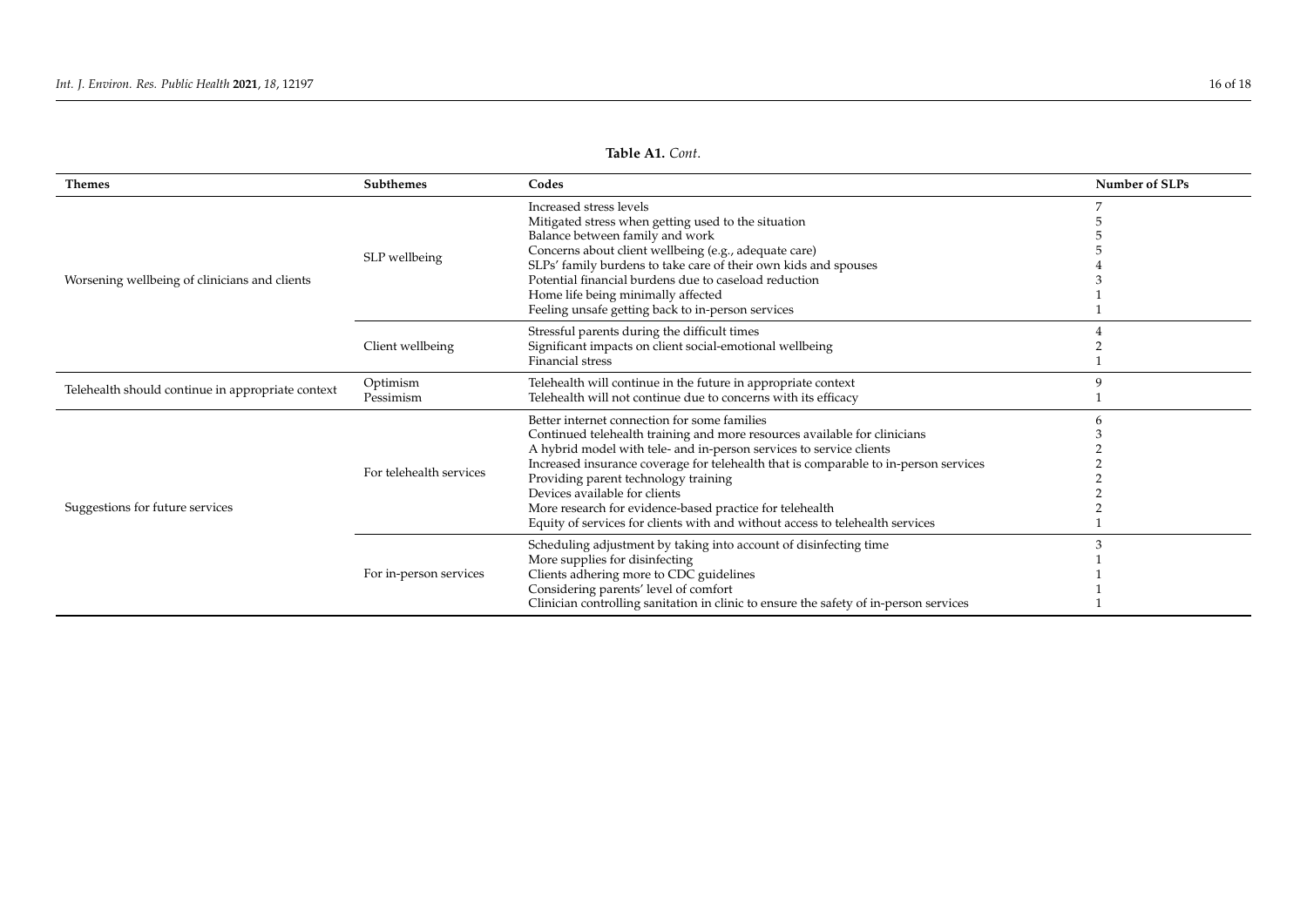#### **References**

- <span id="page-16-0"></span>1. Abbott, A. COVID's Mental-Health Toll: How Scientists Are Tracking a Surge in Depression. *Nature* **2021**, *590*, 194–195. [\[CrossRef\]](http://doi.org/10.1038/d41586-021-00175-z)
- <span id="page-16-1"></span>2. López-Bueno, R.; López-Sánchez, G.F.; Casajús, J.A.; Calatayud, J.; Tully, M.A.; Smith, L. Potential health-related behaviors for pre-school and school-aged children during COVID-19 lockdown: A narrative review. *Prev. Med.* **2020**, *143*, 106349. [\[CrossRef\]](http://doi.org/10.1016/j.ypmed.2020.106349)
- <span id="page-16-2"></span>3. Loades, M.E.; Chatburn, E.; Higson-Sweeney, N.; Reynolds, S.; Shafran, R.; Brigden, A.; Linney, C.; McManus, M.N.; Borwick, C.; Crawley, E. Rapid Systematic Review: The Impact of Social Isolation and Loneliness on the Mental Health of Children and Adolescents in the Context of Covid-19. *J. Am. Acad. Child Adolesc. Psychiatry* **2020**, *59*, 1218–1239.e3. [\[CrossRef\]](http://doi.org/10.1016/j.jaac.2020.05.009) [\[PubMed\]](http://www.ncbi.nlm.nih.gov/pubmed/32504808)
- <span id="page-16-3"></span>4. Chadd, K.; Moyse, K.; Enderby, P. Impact of Covid-19 on the Speech and Language Therapy Profession and Their Patients. *Front. Neurol.* **2021**, *12*, 629190. [\[CrossRef\]](http://doi.org/10.3389/fneur.2021.629190) [\[PubMed\]](http://www.ncbi.nlm.nih.gov/pubmed/33679590)
- <span id="page-16-4"></span>5. American Speech-Language-Hearing Association. *ASHA COVID-19 Survey Results—March 2020*; American Speech-Language-Hearing Association: Rockville, MD, USA, 2020.
- <span id="page-16-5"></span>6. Center for Connected Health Policy. COVID-19 Telehealth Coverage Policies. Available online: <https://www.cchpca.org/> (accessed on 9 August 2021).
- <span id="page-16-6"></span>7. Verdon, S.; Wilson, L.; Smith-Tamaray, M.; McAllister, L. An Investigation of Equity of Rural Speech-Language Pathology Services for Children: A Geographic Perspective. *Int. J. Speech-Lang. Pathol.* **2011**, *13*, 239–250. [\[CrossRef\]](http://doi.org/10.3109/17549507.2011.573865) [\[PubMed\]](http://www.ncbi.nlm.nih.gov/pubmed/21563898)
- <span id="page-16-7"></span>8. Ingersoll, B.; Shannon, K.; Berger, N.; Pickard, K.; Holtz, B. Self-Directed Telehealth Parent-Mediated Intervention for Children with Autism Spectrum Disorder: Examination of the Potential Reach and Utilization in Community Settings. *J. Med. Internet Res.* **2017**, *19*, e248. [\[CrossRef\]](http://doi.org/10.2196/jmir.7484) [\[PubMed\]](http://www.ncbi.nlm.nih.gov/pubmed/28701294)
- <span id="page-16-8"></span>9. Sylvan, L.; Goldstein, E.; Crandall, M. Capturing a Moment in Time: A Survey of School-Based Speech-Language Pathologists' Experiences in the Immediate Aftermath of the COVID-19 Public Health Emergency. *Perspect. ASHA Spéc. Interes. Groups* **2020**, *5*, 1735–1749. [\[CrossRef\]](http://doi.org/10.1044/2020_PERSP-20-00182)
- <span id="page-16-9"></span>10. Campbell, D.R.; Goldstein, H. Genesis of a New Generation of Telepractitioners: The COVID-19 Pandemic and Pediatric Speech-Language Pathology Services. *Am. J. Speech-Lang. Pathol.* **2021**, *30*, 2143–2154. [\[CrossRef\]](http://doi.org/10.1044/2021_AJSLP-21-00013) [\[PubMed\]](http://www.ncbi.nlm.nih.gov/pubmed/34411487)
- <span id="page-16-10"></span>11. Weidner, K.; Lowman, J. Telepractice for Adult Speech-Language Pathology Services: A Systematic Review. *Perspect. ASHA Spec. Interes. Groups* **2020**, *5*, 326–338. [\[CrossRef\]](http://doi.org/10.1044/2019_PERSP-19-00146)
- <span id="page-16-11"></span>12. Wales, D.; Skinner, L.; Hayman, M. The Efficacy of Telehealth-Delivered Speech and Language Intervention for Primary School-Age Children: A Systematic Review. *Int. J. Telerehabilit.* **2017**, *9*, 55–70. [\[CrossRef\]](http://doi.org/10.5195/ijt.2017.6219) [\[PubMed\]](http://www.ncbi.nlm.nih.gov/pubmed/28814995)
- <span id="page-16-12"></span>13. Nonweiler, J.; Rattray, F.; Baulcomb, J.; Happé, F.; Absoud, M. Prevalence and Associated Factors of Emotional and Behavioural Difficulties during COVID-19 Pandemic in Children with Neurodevelopmental Disorders. *Children* **2020**, *7*, 128. [\[CrossRef\]](http://doi.org/10.3390/children7090128)
- <span id="page-16-13"></span>14. Scherer, N.; Verhey, I.; Kuper, H. Depression and Anxiety in Parents of Children with Intellectual and Developmental Disabilities: A Systematic Review and Meta-Analysis. *PLoS ONE* **2019**, *14*, e0219888. [\[CrossRef\]](http://doi.org/10.1371/journal.pone.0219888) [\[PubMed\]](http://www.ncbi.nlm.nih.gov/pubmed/31361768)
- <span id="page-16-14"></span>15. Patrick, S.W.; Henkhaus, L.E.; Zickafoose, J.S.; Lovell, K.; Halvorson, A.; Loch, S.; Letterie, M.; Davis, M.M. Well-Being of Parents and Children during the COVID-19 Pandemic: A National Survey. *Pediatrics* **2020**, *146*, e2020016824. [\[CrossRef\]](http://doi.org/10.1542/peds.2020-016824)
- <span id="page-16-15"></span>16. Aggarwal, K.; Patel, R.; Ravi, R. Uptake of telepractice among speech-language therapists following COVID-19 pandemic in India. *Speech Lang. Hear.* **2020**, *24*, 228–234. [\[CrossRef\]](http://doi.org/10.1080/2050571X.2020.1812034)
- <span id="page-16-16"></span>17. US Census Bureau. Quick Facts Mississippi. Available online: <https://www.census.gov/quickfacts/MS> (accessed on 20 June 2021).
- <span id="page-16-17"></span>18. America's Health Ranking. Annual Report 2019. Available online: [https://assets.americashealthrankings.org/app/uploads/](https://assets.americashealthrankings.org/app/uploads/ahr_2019annualreport.pdf) [ahr\\_2019annualreport.pdf](https://assets.americashealthrankings.org/app/uploads/ahr_2019annualreport.pdf) (accessed on 2 May 2021).
- <span id="page-16-18"></span>19. Health Resources & Services Administration. HPSA Find. Available online: [https://data.hrsa.gov/tools/shortage-area/hpsa](https://data.hrsa.gov/tools/shortage-area/hpsa-find)[find](https://data.hrsa.gov/tools/shortage-area/hpsa-find) (accessed on 9 April 2021).
- <span id="page-16-19"></span>20. McDaniel, J.T.; Davis, T.; Yahaya, M.; Nuhu, K. Descriptive Epidemiology of Childhood Disability Prevalence by Sex in the Mississippi Delta and Appalachian Regions. *J. Sch. Health* **2019**, *89*, 969–976. [\[CrossRef\]](http://doi.org/10.1111/josh.12837)
- <span id="page-16-20"></span>21. WCBI. Governor Tate Reeves Declares State of Emergency to Protect Public Health. Available online: [https://www.wcbi.com/](https://www.wcbi.com/governor-tate-reeves-declares-state-emergency-protect-public-health/) [governor-tate-reeves-declares-state-emergency-protect-public-health/](https://www.wcbi.com/governor-tate-reeves-declares-state-emergency-protect-public-health/) (accessed on 3 March 2021).
- <span id="page-16-21"></span>22. WAPT16ABC. Governor Reeves Issues Shelter-In-Place Order for Lauderdale County. Available online: [https://www.wapt.com/](https://www.wapt.com/article/shelter-in-place-order-issued-for-mississippi-county/31991081#) [article/shelter-in-place-order-issued-for-mississippi-county/31991081#](https://www.wapt.com/article/shelter-in-place-order-issued-for-mississippi-county/31991081#) (accessed on 3 March 2021).
- <span id="page-16-22"></span>23. Mississippi Economic Council. Governor Reeves Extends Shelter-in-Place by 7 Days; Enables Safe Sales by "Non-Essential" Buisinesses. Available online: [https://msmec.com/governor-reeves-extends-shelter-in-place-by-7-days-enables-safe-sales-by](https://msmec.com/governor-reeves-extends-shelter-in-place-by-7-days-enables-safe-sales-by-non-essential-businesses/)[non-essential-businesses/](https://msmec.com/governor-reeves-extends-shelter-in-place-by-7-days-enables-safe-sales-by-non-essential-businesses/) (accessed on 3 March 2021).
- <span id="page-16-23"></span>24. WJTV. Governor Tate Reeves Signs Executive Order Closing Schools for Academic Year. Available online: [https://www.wjtv.com/](https://www.wjtv.com/video/governor-tate-reeves-signs-executive-order-closing-schools-for-academic-year/5423067/) [video/governor-tate-reeves-signs-executive-order-closing-schools-for-academic-year/5423067/](https://www.wjtv.com/video/governor-tate-reeves-signs-executive-order-closing-schools-for-academic-year/5423067/) (accessed on 3 March 2021).
- <span id="page-16-24"></span>25. Cedric Magee. MDE District Restart and Recovery Plan Summary 2020–2021. Available online: [https://www.mdek12.org/sites/](https://www.mdek12.org/sites/default/files/Offices/MDE/OCGR/restart_recovery_responses_2020.08.05_430p_20226.pdf) [default/files/Offices/MDE/OCGR/restart\\_recovery\\_responses\\_2020.08.05\\_430p\\_20226.pdf](https://www.mdek12.org/sites/default/files/Offices/MDE/OCGR/restart_recovery_responses_2020.08.05_430p_20226.pdf) (accessed on 3 March 2021).
- <span id="page-16-25"></span>26. Centers for Disease Control and Prevention (CDC). Facts about Developmental Disabilities. Available online: [https://www.cdc.](https://www.cdc.gov/ncbddd/developmentaldisabilities/facts.html) [gov/ncbddd/developmentaldisabilities/facts.html](https://www.cdc.gov/ncbddd/developmentaldisabilities/facts.html) (accessed on 3 March 2021).
- <span id="page-16-26"></span>27. Braun, V.; Clarke, V. Using Thematic Analysis in Psychology. *Qual. Res. Psychol.* **2006**, *3*, 77–101. [\[CrossRef\]](http://doi.org/10.1191/1478088706qp063oa)
- <span id="page-16-27"></span>28. Corbin, J.; Strauss, A. *Basics of Qualitative Research: Techniques and Procedures for Developing Grounded Theory*, 4th ed.; Sage: Thousand Oaks, CA, USA, 2015. [\[CrossRef\]](http://doi.org/10.4135/9781452230153)